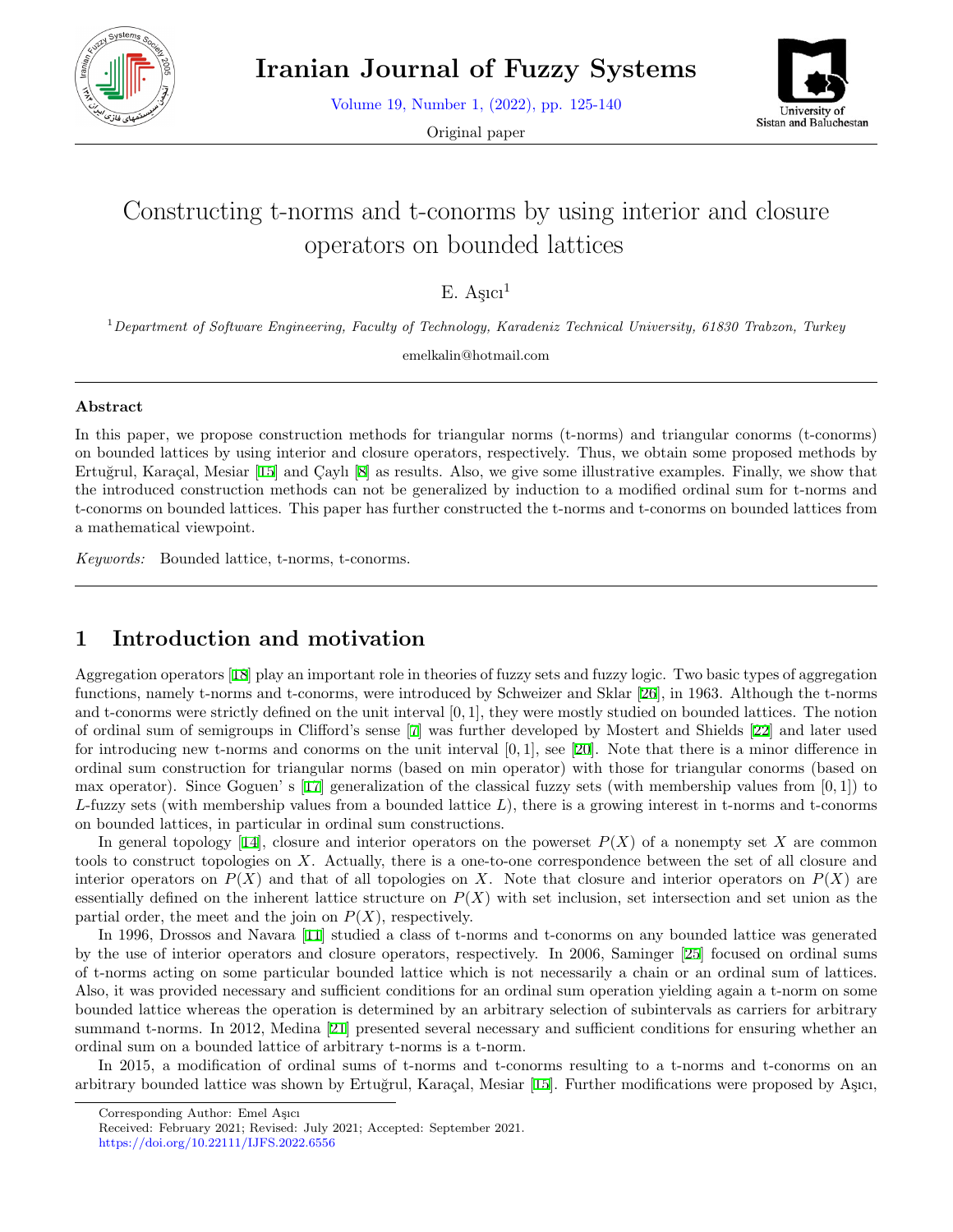Mesiar [[3,](#page-14-2) [4](#page-14-3)], Aşıcı [[2\]](#page-14-4), Caylı [[8,](#page-14-0) [9](#page-14-5)], Ouyang, Zhang, Baets [[23\]](#page-15-10) and Dan, Hu, Qiao [[10\]](#page-15-11). In 2020, a new ordinal sum construction of t-norms and t-conorms on bounded lattices based on interior and closure operators was proposed by Dvořák, Holčapek [[13\]](#page-15-12). Also, the proposed method generalized several known constructions and provided a simple tool to introduce new classes of t-norms and t-conorms.

In this paper, we introduce some new constructions of t-norms and t-conorms by using interior and closure operators on bounded lattices, respectively. The rest of this paper is organized as follows. In Section 2, some basic concepts and results about t-norms, t-conorms, lattices are given. In Section 3, we propose a new method for constructing t-norms on bounded lattices. Using this method, in Corollary [3.10](#page-8-0) and Corollary [3.8,](#page-7-0) we obtain the methods proposed by Ertuğrul, Karaçal, Mesiar  $[15]$  $[15]$  and Caylı  $[8]$  $[8]$ , respectively. In Section 4, we propose a new method for constructing t-conorms on bounded lattices. Using this method, in Corollary [4.8](#page-10-0) and Corollary [4.10,](#page-11-0) we obtain the methods proposed by Ertuğrul, Karaçal, Mesiar  $[15]$  $[15]$  $[15]$  and Çaylı  $[8]$  $[8]$ , respectively. In Section 5, we show that the introduced construction methods can not be generalized by induction to a modified ordinal sum for t-norms and t-conorms on bounded lattices.

#### **2 Preliminaries**

In this section, we present some basic facts about lattices, t-norms and t-conorms.

A lattice [[6\]](#page-14-6) is a partially ordered set  $(L, \leq)$  in which each two element subset  $\{x, y\}$  has an infimum, denoted as  $x \land y$ , and a supremum, denoted as  $x \lor y$ . A bounded lattice (*L*,  $\leq$ , 0*,* 1) is a lattice that has the bottom and top elements written as 0 and 1, respectively. For short, we use the notation *L* instead of  $(L, \leq, 0, 1)$  throughout all of the paper.

Given a bounded lattice  $(L, \leq, 0, 1)$  and  $a, b \in L$ , if a and b are incomparable, in this case, we use the notation  $a \parallel b$ . We denote the set of elements which are incomparable with *a* by  $I_a$ . So  $I_a = \{x \in L \mid x \parallel a\}$ .

Given a bounded lattice  $(L, \leq, 0, 1)$  and  $a, b \in L$ ,  $a \leq b$ , a subinterval  $[a, b]$  of L is defined as [\[19](#page-15-13)]

$$
[a, b] = \{x \in L \mid a \le x \le b\}.
$$

Similarly,  $[a, b) = \{x \in L \mid a \le x \le b\}$ ,  $(a, b) = \{x \in L \mid a < x \le b\}$  and  $(a, b) = \{x \in L \mid a < x \le b\}$ .

**Definition 2.1.** [[20,](#page-15-4) [25\]](#page-15-8) Let  $(L, \leq 0, 1)$  be a bounded lattice. A triangular norm  $T$  (t-norm) is a binary operation on *L* which is commutative, associative, increasing with respect to both variables and satisfies  $T(x, 1) = x$  for all  $x \in L$ .

**Definition 2.2.** [[1,](#page-14-7) [5](#page-14-8), [25](#page-15-8)] *Let*  $(L, \leq, 0, 1)$  *be a bounded lattice. A triangular conorm S (t-conorm) is a binary operation on L* which is commutative, associative, increasing with respect to both variables and satisfies  $S(x, 0) = x$  for all  $x \in L$ .

Extremal t-norms  $T_\wedge$  and  $T_W$  on a general bounded lattice L are defined, independently of L, as follows, respectively:

$$
T_{\wedge}(x,y) = x \wedge y, \qquad T_W(x,y) = \begin{cases} x \wedge y & \text{if } 1 \in \{x,y\}, \\ 0 & \text{otherwise.} \end{cases}
$$

Similarly, the t-conorms  $S_{\vee}$  and  $S_{W}$  on *L* are defined as follows, respectively:

$$
S_{\vee}(x,y) = x \vee y, \qquad S_W(x,y) = \begin{cases} x \vee y & \text{if } 0 \in \{x,y\}, \\ 1 & \text{otherwise.} \end{cases}
$$

The following definition of an ordinal sum of t-norms defined on subintervals of a bounded lattice  $(L, \le 0, 1)$  has been extracted from [[25](#page-15-8)], which generalizes the methods given in [[20\]](#page-15-4) on subintervals of [0*,* 1].

**Definition 2.3.** [\[25](#page-15-8)] Let  $(L, \leq, 0, 1)$  be a bounded lattice and fix some subinterval  $[a, b]$  of L. Let V be a t-norm on  $[a, b]$ *. Then*  $T: L^2 \to L$  *defined by* 

<span id="page-1-0"></span>
$$
T(x,y) = \begin{cases} V(x,y) & \text{if } (x,y) \in [a,b]^2, \\ x \wedge y & \text{otherwise.} \end{cases}
$$
 (1)

*is an ordinal sum*  $(*a, b, V>*$ *) of V on L.* 

**Definition 2.4.** [\[25](#page-15-8)] *Let*  $(L, \leq, 0, 1)$  *be a bounded lattice and fix some subinterval* [a, b] *of L. Let W be a t-conorm on*  $[a, b]$ *. Then*  $S: L^2 \to L$  *defined by* 

<span id="page-1-1"></span>
$$
S(x,y) = \begin{cases} W(x,y) & \text{if } (x,y) \in [a,b]^2, \\ x \vee y & \text{otherwise.} \end{cases}
$$
 (2)

*is an ordinal sum*  $(*a, b, W>*$ *) of W on L.*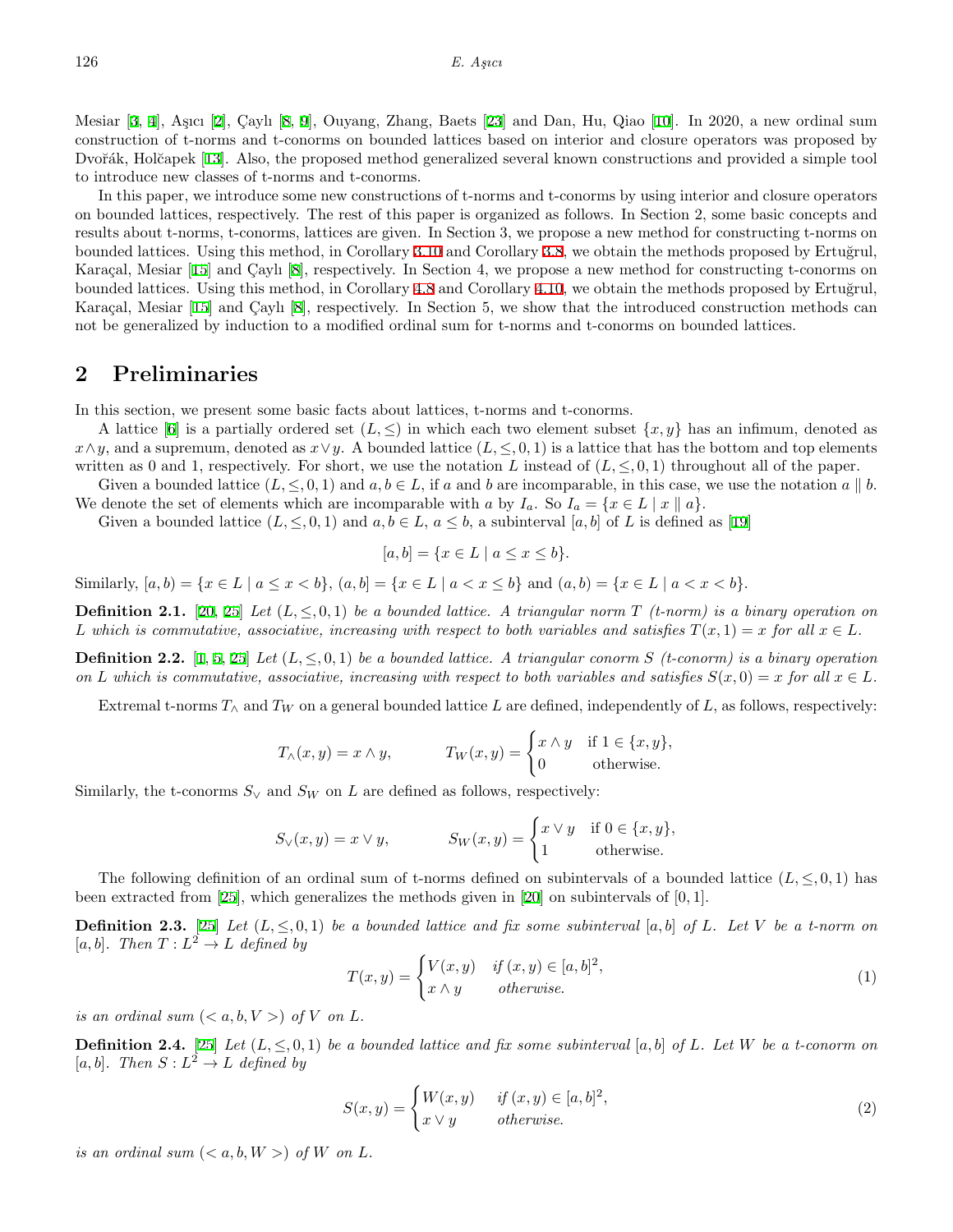However, the operation *T* (resp. *S*) given by Formula ([1\)](#page-1-0) (resp. Formula [\(2](#page-1-1))) need not be a t-norm (resp. t-conorm), in general. Observe that condition ensuring that *T* (resp. *S*) given by ([1\)](#page-1-0) (([2\)](#page-1-1)) is a t-norm (t-conorm) on *L* are given in [[25\]](#page-15-8).

<span id="page-2-3"></span>**Definition 2.5.** [\[16](#page-15-14)] *Let*  $(L, \leq, 0, 1)$  *be a bounded lattice. A mapping*  $cl: L \to L$  *is said to be a closure operator if for any*  $x, y \in L$ *, it satisfies the following three conditions:* 

 $(i)$   $x \leq cl(x)$ .  $(iii)$   $cl(x \vee y) = cl(x) \vee cl(y)$ .  $(iii)$   $cl(cl(x)) = cl(x)$ .

**Definition 2.6.** [\[16](#page-15-14)] Let  $(L, \leq, 0, 1)$  be a bounded lattice and  $b \in L$  be given. Then the mapping  $cl_b: L \to L$  defined as  $cl_b(x) = x \vee b \ (\forall x \in L)$  *is a closure operator.* 

**Definition 2.7.** [\[23](#page-15-10)] *Let*  $(L, \leq 0, 1)$  *be a bounded lattice. The set of all universally comparable elements in L, denoted by*  $UC(L)$ *, be defined as* 

 $UC(L) = \{b \in L \mid \forall c \in L, \text{ either } b \leq c \text{ or } c \leq b \}.$ 

<span id="page-2-4"></span>**Definition 2.8.** [\[23](#page-15-10)] *Let*  $(L, \leq, 0, 1)$  *be a complete lattice. The mapping*  $\Uparrow : L \to L$  *defined as, for any*  $x \in L$ *,* 

$$
\Uparrow(x) = \bigwedge \{ b \in UC(L) \mid b \ge x \},
$$

*is a closure operator.*

<span id="page-2-1"></span>**Definition 2.9.** [[23\]](#page-15-10) Let  $(L, \leq 0, 1)$  be a bounded lattice. A mapping int :  $L \to L$  is said to be an interior operator if *for any*  $x, y \in L$ *, it satisfies the following three conditions:* 

 $(i)$  *int* $(x) \leq x$ ,  $(iii)$   $int(x \wedge y) = int(x) \wedge int(y)$ ,  $(iii)$   $int(int(x)) = int(x)$ .

**Definition 2.10.** [\[23](#page-15-10)] Let  $(L, \leq, 0, 1)$  be a bounded lattice and  $b \in L$  be given. Then the mapping  $int_b : L \to L$  defined *as*

$$
int_b(x) = x \wedge b \ (\forall x \in L),
$$

*is an interior operator.*

<span id="page-2-2"></span>**Definition 2.11.** [[23\]](#page-15-10) *Let*  $(L, \leq, 0, 1)$  *be a complete lattice. The mapping*  $\Downarrow: L \to L$  *defined as, for any*  $x \in L$ *,* 

$$
\Downarrow (x) = \bigvee \{ b \in UC(L) \mid b \le x \},
$$

*is an interior operator.*

In the following, it is proposed a method for generating t-norms and t-conorms on bounded lattices based on interior and closure operators, respectively.

**Theorem 2.[12](#page-15-15).** [\[11](#page-15-7), 12] Let  $(L, \le 0, 1)$  be a bounded lattice, int :  $L \to L$  and  $cl : L \to L$  be an interior and a closure *operators on L*, respectively. Then, the functions  $T: L^2 \to L$  and  $S: L^2 \to L$  are, respectively, a t-norm and a t-conorm *on L, where*

$$
T(x,y) = \begin{cases} x \wedge y & \text{if } 1 \in \{x,y\}, \\ int(x) \wedge int(y) & otherwise. \end{cases}
$$
 (3)

$$
S(x,y) = \begin{cases} x \lor y & \text{if } 0 \in \{x,y\}, \\ cl(x) \lor cl(y) & otherwise. \end{cases}
$$
 (4)

### **3 New construction method for t-norms on bounded lattices by using interior operators**

<span id="page-2-0"></span>In this section, we propose new construction method for t-norms on bounded lattices with the given t-norms by using interior operators. The main aim of this section is to present a rather effective method to construct t-norms by using interior operators on a bounded lattice. Using this method, in Corollary [3.8](#page-7-0) and Corollary [3.10](#page-8-0), we obtain the methods proposed by Çaylı [\[8](#page-14-0)] and Ertuğrul, Karaçal, Mesiar [[15](#page-15-0)], respectively.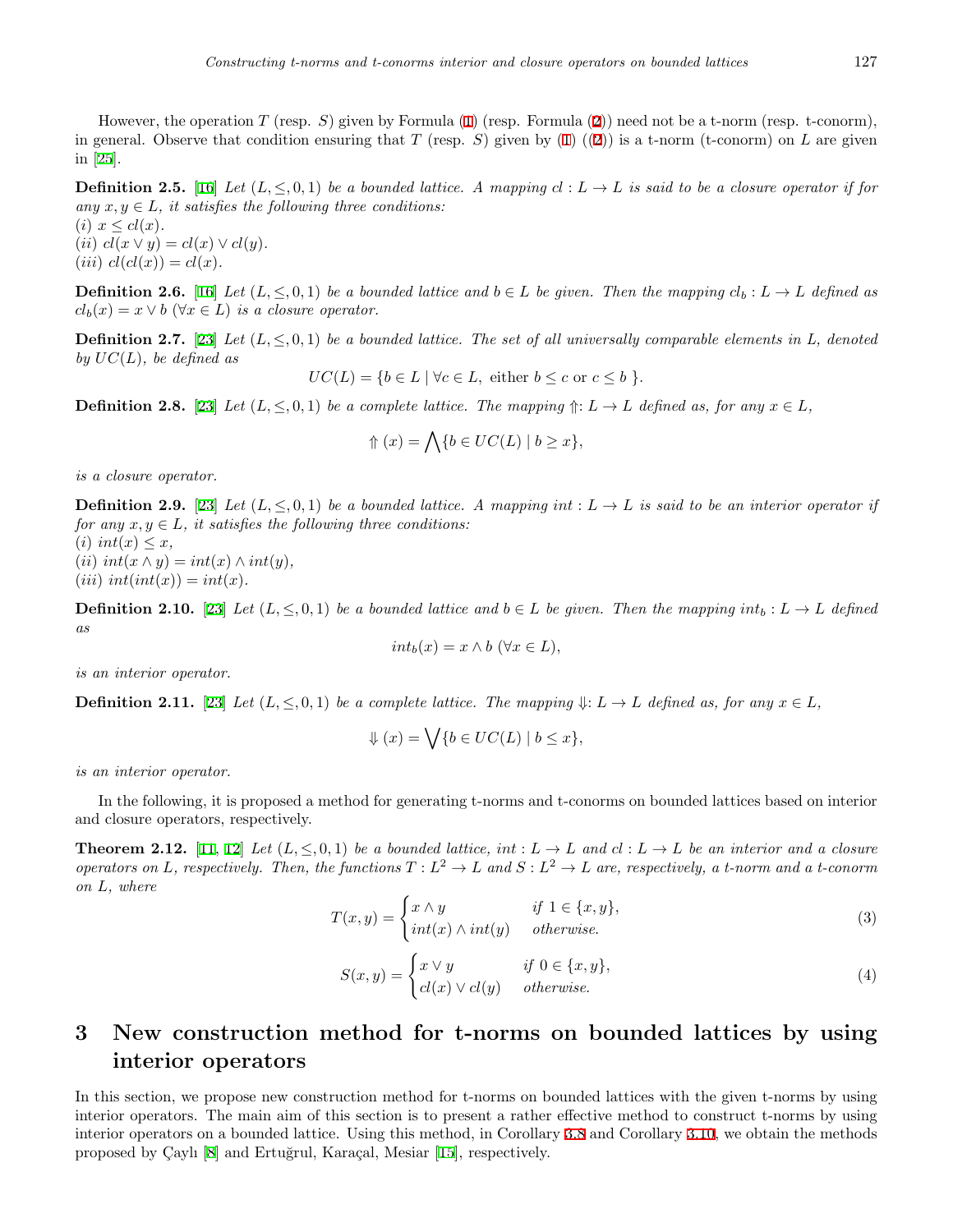**Theorem 3.1.** Let  $(L, \leq 0, 1)$  be a bounded lattice with  $a \in L$  and int :  $L \to L$  be an interior operator such that for all  $x \in I_a$  it holds  $x \wedge a = int(x \wedge a)$ . Given a t-norm V on [a, 1], then the function  $T: L^2 \to L$  defined as follows is a *t-norm on L where*

$$
T(x,y) = \begin{cases} V(x,y) & \text{if } (x,y) \in [a,1)^2, \\ y \wedge a & \text{if } (x,y) \in [a,1) \times I_a, \\ x \wedge a & \text{if } (x,y) \in I_a \times [a,1), \\ x \wedge y \wedge a & \text{if } (x,y) \in I_a \times I_a, \\ x \wedge y & \text{if } x = 1 \text{ or } y = 1, \\ int(x) \wedge int(y) & otherwise. \end{cases}
$$

*Proof.* It is easy to see that *T* is commutative and has 1 as the neutral element.

i) Monotonicity: We prove that if  $x \leq y$ , then  $T(x, z) \leq T(y, z)$  for all  $z \in L$ . If  $z = 1$ , then we have that  $T(x, z) = T(x, 1) = x \leq y = T(y, 1) = T(y, z)$  for all  $x, y \in L$ . The proof can be split into all possible cases.

1.  $x \in [0, a),$ 1.1  $y \in [0, a)$ , 1.1.1.  $z \in [0, a)$  or  $z \in [a, 1)$  or  $z \in I_a$ ,  $T(x, z) = int(x) \land int(z) \leq int(y) \land int(z) = T(y, z)$ , 1.2.  $y \in [a, 1)$ , 1.2.1.  $z \in [0, a)$ ,  $T(x, z) = int(x) \land int(z) \leq int(y) \land int(z) = T(y, z)$ , 1.2.2.  $z \in [a, 1)$ ,  $T(x, z) = int(x) \land int(z) \leq x \leq a \leq V(y, z) = T(y, z)$ , 1.2.3.  $z \in I_a$ ,  $T(x, z) = int(x) \land int(z) \leq x \land z \leq a \land z = T(y, z)$ , 1.3.  $y \in I_a$ , 1.3.1.  $z \in [0, a),$  $T(x, z) = int(x) \land int(z) \leq int(y) \land int(z) = T(y, z)$ , 1.3.2.  $z \in [a, 1)$ ,  $T(x, z) = int(x) \land int(z) \leq x \leq a \land y = T(y, z)$ , 1.3.3.  $z \in I_a$ ,  $T(x, z) = int(x) \land int(z) \leq x \land z \leq y \land z \land a = T(y, z)$ , 1.4.  $y = 1$ , 1.4.1.  $z \in [0, a)$  or  $z \in [a, 1)$  or  $z \in I_a$ ,  $T(x, z) = int(x) \land int(z) \leq z = T(1, z)$ , 2.  $x \in [a, 1)$ , 2.1  $y \in [a, 1)$ , 2.1.1.  $z \in [0, a)$ ,  $T(x, z) = int(x) \land int(z) \leq int(y) \land int(z) = T(y, z)$ ,

2.1.2.  $z \in [a, 1)$ ,  $T(x, z) = V(x, z) \leq V(y, z) = T(y, z)$ , 2.1.3.  $z \in I_a$ ,  $T(x, z) = z \wedge a = T(y, z)$ ,

2.2  $y = 1$ ,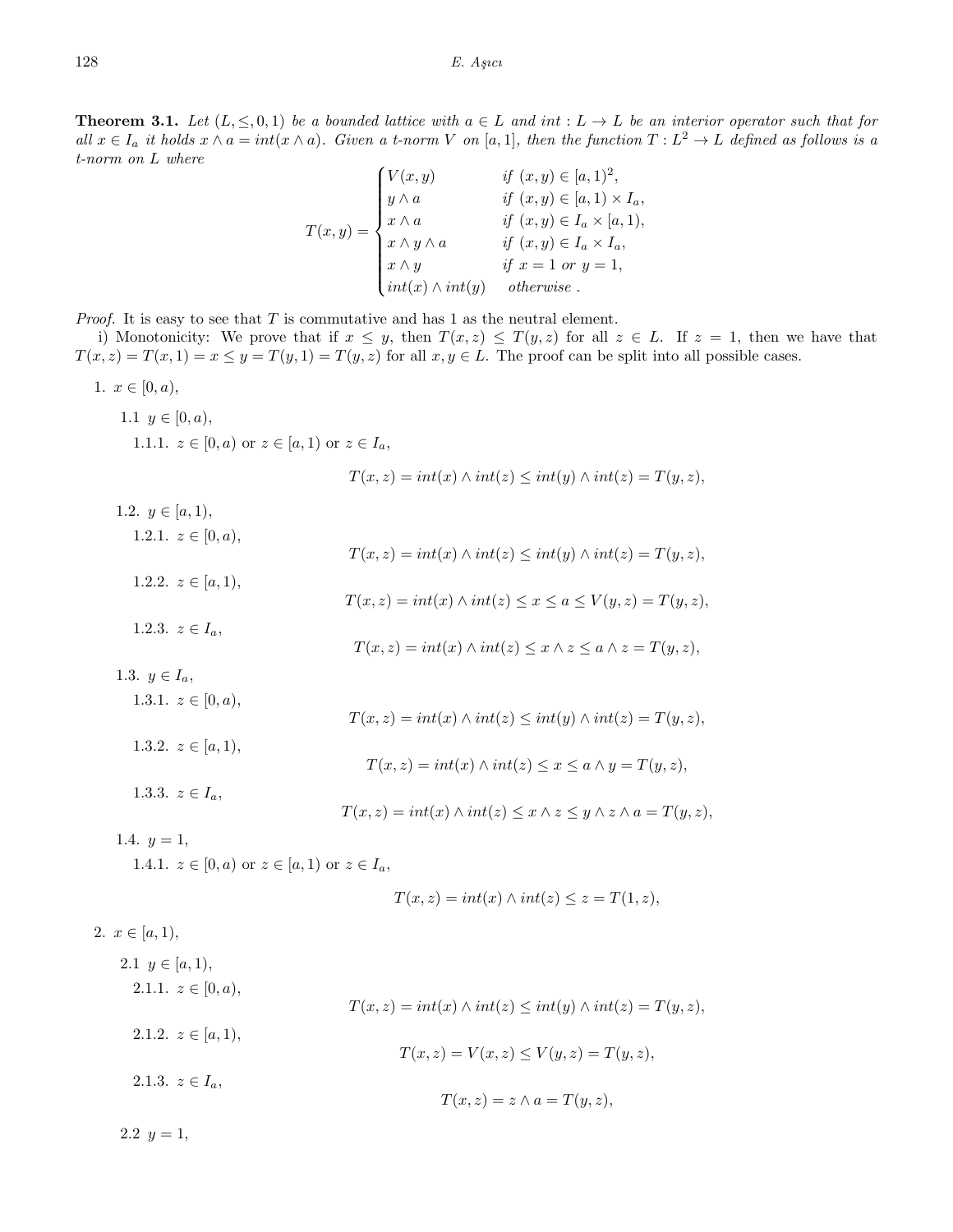- 2.2.1.  $z \in [0, a)$ ,  $T(x, z) = int(x) \land int(z) \leq z = T(1, z)$ , 2.1.2.  $z \in [a, 1)$ ,  $T(x, z) = V(x, z) \leq z = T(1, z)$ , 2.1.3.  $z \in I_a$ ,  $T(x, z) = z \land a \leq z = T(1, z)$ 3.  $x \in I_a$ , 3.1.  $y \in [a, 1)$ , 3.1.1.  $z \in [0, a),$ 
	- $T(x, z) = int(x) \land int(z) \leq int(y) \land int(z) = T(y, z)$ , 3.1.2.  $z \in [a, 1)$ ,  $T(x, z) = x \land a \leq a \leq V(y, z) = T(y, z)$ , 3.1.3.  $z \in I_a$ ,  $T(x, z) = x \land z \land a \leq z \land a = T(y, z)$ , 3.2.  $y=1$ , 3.2.1.  $z \in [0, a),$  $T(x, z) = int(x) \land int(z) \leq z = T(1, z)$ , 3.2.2.  $z \in [a, 1),$  $T(x, z) = x \land a \leq a \leq z = T(1, z),$ 3.2.3.  $z \in I_a$ ,  $T(x, z) = x \land z \land a \leq z = T(1, z)$ ,

4.  $x = 1$ ,

Then, it must be  $y = 1$ . Clearly, monotonicity holds.

ii) Associativity: We need to prove that  $T(x,T(y,z)) = T(T(x,y),z)$  for all  $x, y, z \in L$ . If at least one of  $x, y, z$  in *L* is 1, then it is obvious. So, the proof is split into all possible cases.

1. 
$$
x \in [0, a)
$$
,  
\n1.1  $y \in [0, a)$ ,  
\n1.1.1.  $z \in [0, a)$  or  $z \in [a, 1)$  or  $z \in I_a$ ,  
\n $T(x, T(y, z)) = T(x, int(y) \land int(z)) = int(x) \land int(y) \land int(z) = T(int(x) \land int(z), z) = T(T(x, y), z),$   
\n1.2.1.  $z \in [0, a)$ ,  
\n $T(x, T(y, z)) = T(x, int(y) \land int(z)) = int(x) \land int(y) \land int(z) = T(int(x) \land int(z), z) = T(T(x, y), z),$   
\n1.2.2.  $z \in [a, 1)$ ,  
\n $T(x, T(y, z)) = T(x, V(y, z)) = int(x) \land int(V(y, z))$ 

$$
T(x,T(y,z)) = T(x,V(y,z)) = int(x) \wedge int(V(y,z))
$$
  
=  $int(x) = int(x) \wedge int(y) \wedge int(z)$   
=  $T(int(x) \wedge int(y), z) = T(T(x,y), z),$ 

1.2.3.  $z \in I_a$ ,

$$
T(x,T(y,z)) = T(x, z \wedge a) = int(x) \wedge int(z \wedge a)
$$
  
=  $int(x \wedge z) = int(x) \wedge int(y) \wedge int(z)$   
=  $T(int(x) \wedge int(y), z) = T(T(x, y), z),$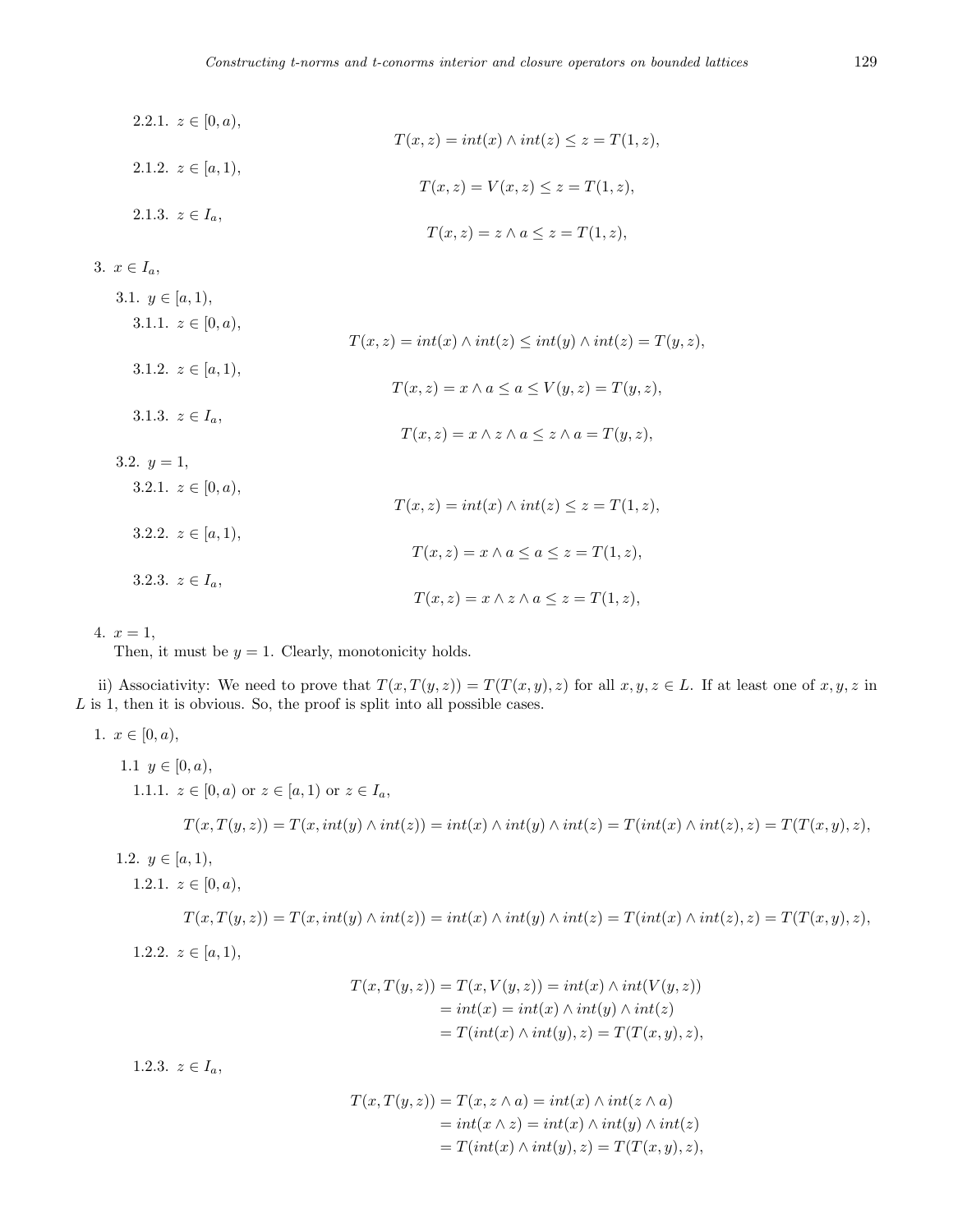1.3.  $y \in I_a$ , 1.3.1.  $z \in [0, a),$  $T(x,T(y,z)) = T(x, int(y) \wedge int(z)) = int(x) \wedge int(y) \wedge int(z) = T(int(x) \wedge int(y), z) = T(T(x,y), z),$ 1.3.2.  $z \in [a, 1)$ ,  $T(x, T(y, z)) = T(x, y \wedge a) = int(x) \wedge int(y \wedge a)$  $= int(x \land y) = int(x) \land int(y) \land int(z)$  $T(int(x) \land int(y), z) = T(int(x) \land int(y), z)$  $=T(T(x, y), z),$ 1.3.3.  $z \in I_a$ ,  $T(x, T(y, z)) = T(x, y \land z \land a) = int(x) \land int(y \land z \land a)$  $=$   $int(x \land y \land z \land a) = int(x \land y \land z)$  $= int(int(x) \land int(y)) \land int(z) = T(int(x) \land int(y), z)$  $=T(T(x,y),z),$ 2.  $x \in [a, 1),$ 2.1  $y \in [0, a)$ , 2.1.1.  $z \in [0, a)$  or  $z \in [a, 1)$  or  $z \in I_a$ ,  $T(x,T(y,z)) = T(x, int(y) \wedge int(z)) = int(x) \wedge int(y) \wedge int(z) = T(int(x) \wedge int(y), z) = T(T(x,y), z),$ 2.2.  $y \in [a, 1)$ , 2.2.1.  $z \in [0, a)$ ,  $T(x,T(y,z)) = T(x, int(y) \wedge int(z)) = int(x) \wedge int(y) \wedge int(z)$  $= int(z) = int(V(x, y)) \wedge int(z)$  $T(V(x, y), z) = T(T(x, y), z),$ 2.2.2.  $z \in [a, 1),$  $T(x,T(y,z)) = T(x,V(y,z)) = V(x,V(y,z)) = V(V(x,y),z) = T(V(x,y),z) = T(T(x,y),z),$ 2.2.3.  $z \in I_a$ ,  $T(x,T(y,z)) = T(x,z \wedge a) = int(z \wedge a) = z \wedge a = T(V(x,y),z) = T(T(x,y),z),$ 2.3.  $y \in I_a$ , 2.3.1.  $z \in [0, a),$  $T(x,T(y,z)) = T(x, int(y) \wedge int(z)) = int(x) \wedge int(y) \wedge int(z)$  $= int(y \wedge z) = int(y \wedge a) \wedge int(z)$  $T(y \wedge a, z) = T(T(x, y), z),$ 2.3.2.  $z \in [a, 1)$ ,  $T(x,T(y,z)) = T(x, y \wedge a) = int(x) \wedge int(y \wedge a)$  $= int(y \wedge a) = int(y \wedge a) \wedge int(z)$  $T(y \wedge a, z) = T(T(x, y), z),$ 2.3.3.  $z \in I_a$ ,  $T(x, T(y, z)) = T(x, y \wedge z \wedge a) = int(x) \wedge int(y \wedge z \wedge a)$  $= int(y \wedge z \wedge a) = int(y \wedge a) \wedge int(z)$  $T(y \wedge a, z) = T(T(x, y), z),$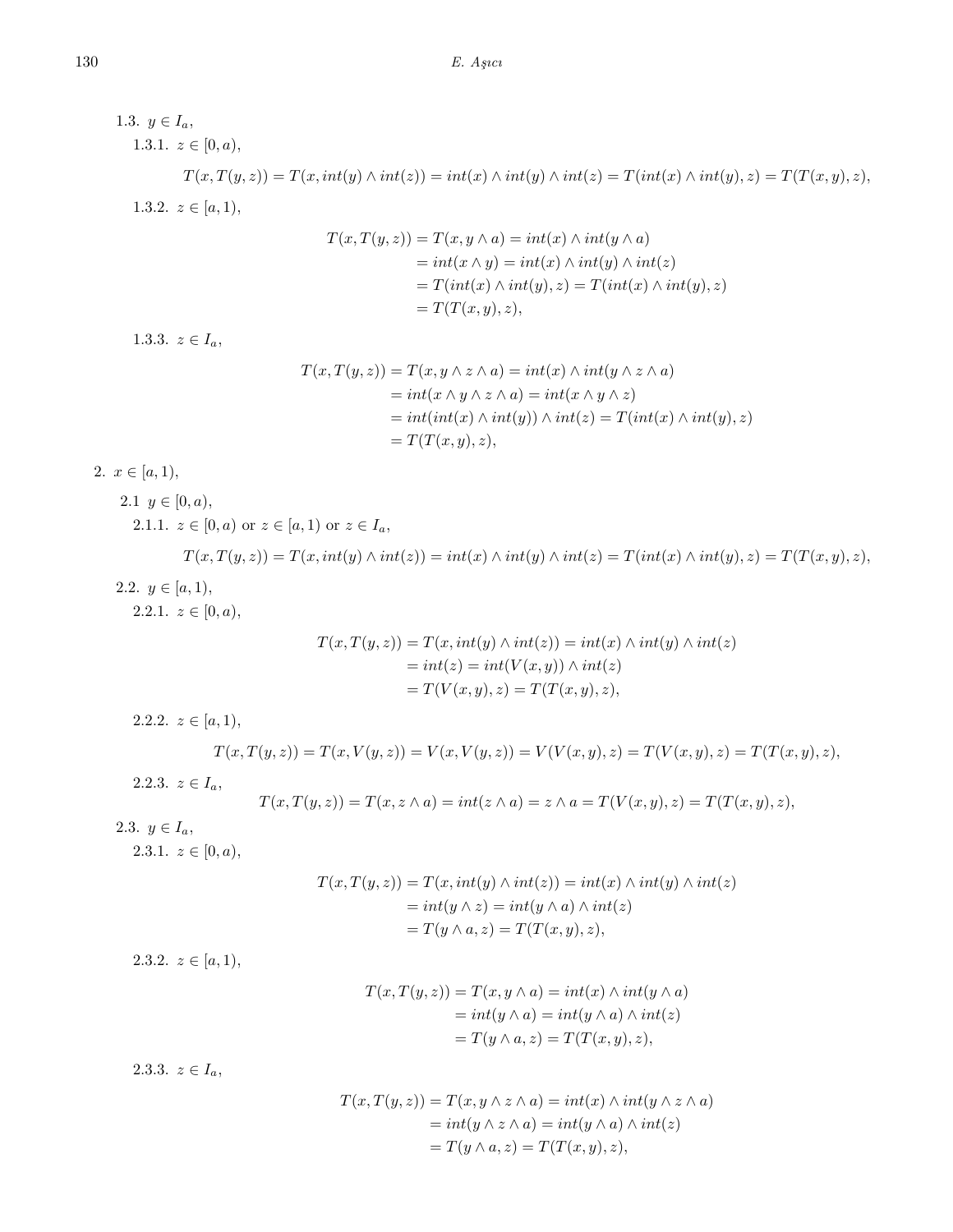3. 
$$
x \in I_a
$$
,  
\n3.1  $y \in [0, a)$ ,  
\n3.1.1.  $z \in [0, a)$  or  $z \in [a, 1)$  or  $z \in I_a$ ,  
\n $T(x, T(y, z)) = T(x, int(y) \land int(z)) = int(x) \land int(y) \land int(z) = T(int(x) \land int(y), z) = T(T(x, y), z)$ ,  
\n3.2.  $y \in [a, 1)$ ,  
\n3.2.1.  $z \in [0, a)$ ,  
\n $T(x, T(y, z)) = T(x, int(y) \land int(z)) = int(x) \land int(y) \land int(z)$   
\n $= int(x \land z) = int(x \land a) \land int(z)$   
\n $= T(x \land a, z) = T(T(x, y), z)$ ,  
\n3.2.2.  $z \in [a, 1)$ ,  
\n $T(x, T(y, z)) = T(x, V(y, z)) = x \land a = int(x \land a) = int(x \land a) \land int(z) = T(x \land a, z) = T(T(x, y), z)$ ,  
\n3.3.3.  $y \in I_a$ ,  
\n $T(x, T(y, z)) = T(x, z \land a) = int(x) \land int(z \land a) = int(x \land a) \land int(z) = T(x \land a, z) = T(T(x, y), z)$ ,  
\n3.3.1.  $z \in [0, a)$ ,  
\n $T(x, T(y, z)) = T(x, int(y) \land int(z)) = int(x) \land int(y) \land int(z)$   
\n $= int(x \land y \land a) \land int(z) = T(x \land y \land a, z)$   
\n $= T(T(x, y), z)$ ,  
\n3.3.2.  $z \in [a, 1)$ ,  
\n $T(x, T(y, z)) = T(x, y \land a) = int(x) \land int(y \land a)$   
\n $= int(x \land y \land a) = int(x \land y \land a) \land int(z)$   
\n $= T(x \land y \land a, z) = T(T(x, y), z)$ ,  
\n3.3.3.  $z \in I_a$ ,  
\n $T(x, T(y, z)) = T(x, y \land a) = int(x \land y \land a) \land int(z)$   
\n $= T(x \$ 

$$
T(x,T(y,z)) = T(x, y \wedge z \wedge a) = int(x) \wedge int(y \wedge z \wedge a)
$$
  
=  $int(x \wedge y \wedge z \wedge a) = int(x \wedge y \wedge a) \wedge int(z)$   
=  $T(x \wedge y \wedge a, z) = T(T(x, y), z),$ 

So, we have the fact that *T* is a t-norm on *L*.

**Remark 3.2.** Let  $(L, \leq, 0, 1)$  be a bounded lattice with  $a \in L$ . In Theorem [3.1](#page-2-0), observe that the condition for all  $x \in I_a$ *it holds*  $x \wedge a = int(x \wedge a)$  *can not be omitted, in general. The following example illustrates this fact that the function*  $T: L^2 \to L$  *defined by Theorem [3.1](#page-2-0) is not a t-norm.* 

**Example 3.3.** Consider the lattice  $(L_1 = \{0_{L_1}, b, c, d, a, k, m, 1_{L_1}\}, \leq, 0_{L_1}, 1_{L_1})$  in Figure 1. And we take the t-norm  $V(x,y) = x \wedge y$  on  $[a,1_{L_1}]$ . The interior operator int :  $L_1 \to L_1$  defined by  $int(0_{L_1}) = 0_{L_1}$ ,  $int(b) = int(c) = int(d)$  $int(a) = int(k) = b$ ,  $int(m) = m$  and  $int(1_{L_1}) = 1_{L_1}$ . For all  $x \in I_a$  it does not hold  $x \wedge a = int(x \wedge a)$ . Because,  $k \wedge a = c \neq b = int(c) = int(k \wedge a)$ . Then, the function T on  $L_1$  defined by Table 1 is not a t-norm. Indeed, it does not *satisfy the associativity. Because*  $T(k, T(m, m)) = T(k, m) = c \neq b = T(c, m) = T(T(k, m), m)$ *.* 

<span id="page-6-0"></span>**Corollary 3.4.** Let  $(L, \leq, 0, 1)$  be a bounded lattice with  $a, b \in L$  such that for all  $x \in I_a$  it holds  $x \wedge a = x \wedge a \wedge b$  and *V be a t-norm on* [*a,* 1]*. Then, the function*  $T: L^2 \to L$  *defined by* 

$$
T(x,y) = \begin{cases} V(x,y) & \text{if } (x,y) \in [a,1)^2, \\ y \wedge a & \text{if } (x,y) \in [a,1) \times I_a, \\ x \wedge a & \text{if } (x,y) \in I_a \times [a,1), \\ x \wedge y \wedge a & \text{if } (x,y) \in I_a \times I_a, \\ x \wedge y & \text{if } x = 1 \text{ or } y = 1, \\ x \wedge y \wedge b & \text{otherwise.} \end{cases}
$$

*is a t-norm on L.*

 $\Box$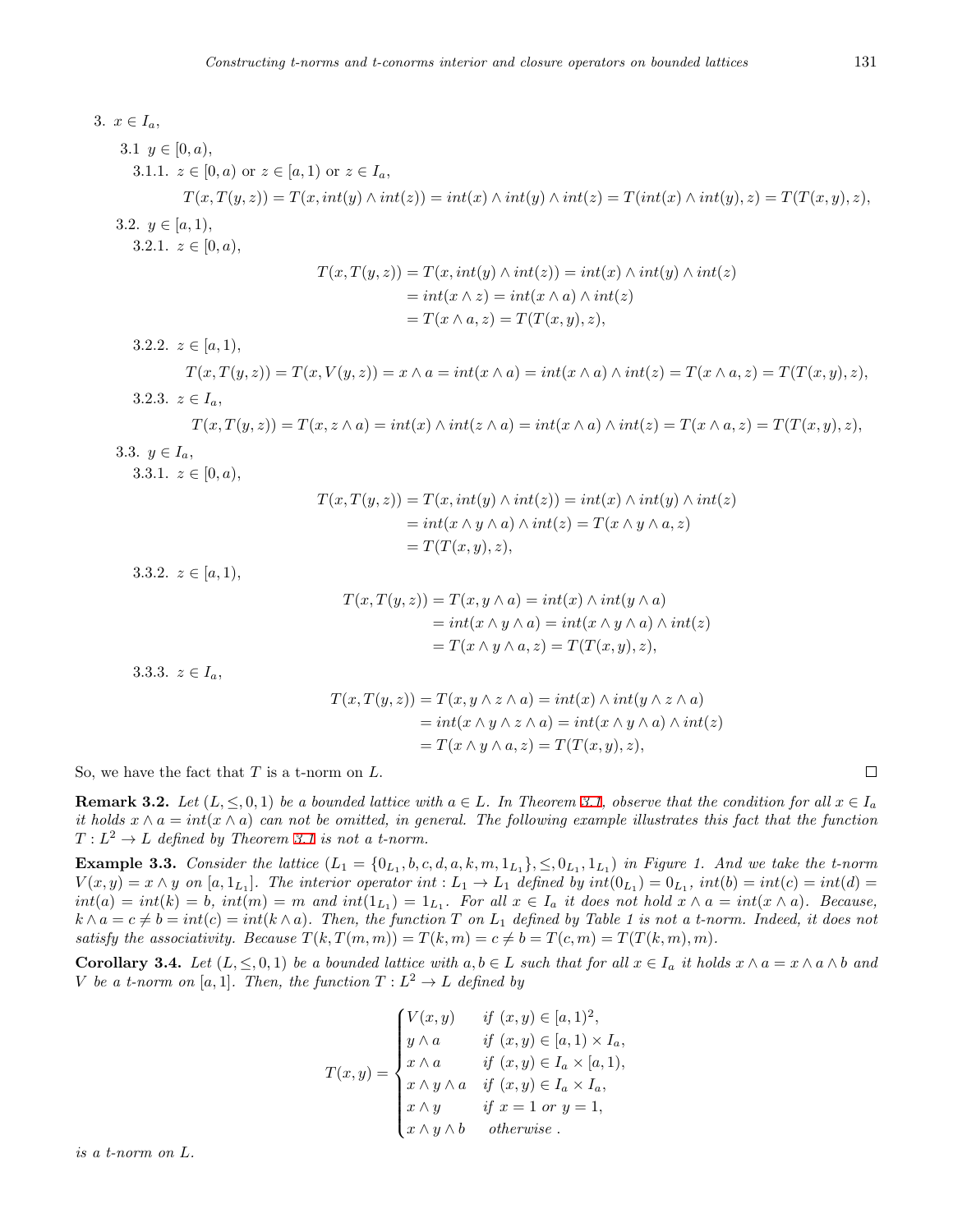

Figure 1: The lattice *L*<sup>1</sup>

| Table 1: The function T on $L_1$ |           |                  |            |           |                  |               |                  |                  |  |  |  |
|----------------------------------|-----------|------------------|------------|-----------|------------------|---------------|------------------|------------------|--|--|--|
|                                  | $0_{L_1}$ |                  | $\epsilon$ |           | $\alpha$         | k             | $\,m$            | $1_{L_1}$        |  |  |  |
| $0_{L_1}$                        | $0_{L_1}$ | $0_{L_1}$        | $0_{L_1}$  | $0_{L_1}$ | $0_{L_1}$        | $0_{L_1}$     | $0_{L_1}$        | $0_{L_1}$        |  |  |  |
| b                                | $0_{L_1}$ | $\boldsymbol{b}$ | b          | b         |                  |               |                  |                  |  |  |  |
| $\boldsymbol{c}$                 | $0_{L_1}$ |                  |            |           |                  |               |                  | $\epsilon$       |  |  |  |
| $\boldsymbol{d}$                 | $0_{L_1}$ |                  |            |           |                  |               |                  |                  |  |  |  |
| $\boldsymbol{a}$                 | $0_{L_1}$ |                  |            | h         | $\boldsymbol{a}$ | C             | $\boldsymbol{a}$ | $\boldsymbol{a}$ |  |  |  |
| $\boldsymbol{k}$                 | $0_{L_1}$ |                  |            | h         | C                | C             | $\mathfrak{c}$   | $\boldsymbol{k}$ |  |  |  |
| $\boldsymbol{m}$                 | $0_{L_1}$ |                  |            |           | $\boldsymbol{a}$ | $\mathfrak c$ | m                | m                |  |  |  |
| $1_{L_1}$                        |           |                  | c          |           | $\boldsymbol{a}$ | k             | $\,m$            | $1_{L_1}$        |  |  |  |

We give next construction methods for t-norms on complete lattices from Definition [2.9](#page-2-1) and Definition [2.11.](#page-2-2)

<span id="page-7-1"></span>**Corollary 3.5.** Let  $(L, \leq 0, 1)$  be a complete lattice with  $a \in L$ ,  $\Downarrow$ :  $L \to L$  be defined in Definition [2.9](#page-2-1) such that for all  $x \in I_a$  it holds  $x \wedge a = \Downarrow (x \wedge a)$  and V be a t-norm on [a, 1]. Then, the binary operation  $T: L^2 \to L$  defined by

$$
T(x,y) = \begin{cases} V(x,y) & \text{if } (x,y) \in [a,1)^2, \\ y \wedge a & \text{if } (x,y) \in [a,1) \times I_a, \\ x \wedge a & \text{if } (x,y) \in I_a \times [a,1), \\ x \wedge y \wedge a & \text{if } (x,y) \in I_a \times I_a, \\ x \wedge y & \text{if } x = 1 \text{ or } y = 1, \\ \Downarrow (x) \wedge \Downarrow (y) & \text{otherwise.} \end{cases}
$$

*is a t-norm on L.*

We can give an example to illustrate Corollary [3.5](#page-7-1).

**Example 3.6.** Consider the complete lattice  $(L_2 = \{0_{L_2}, t, p, q, a, s, n, 1_{L_2}\}, \leq 0_{L_2}, 1_{L_2})$  in Figure 2. And we take the t-norm  $V(x,y) = x \wedge y$  on  $[a,1_{L_2}]$ . It is clear that  $UC(L_2) = \{0_{L_2}, t, n, 1_{L_2}\}$ . So, we obtain  $\Downarrow (0_{L_2}) = 0_{L_2}$ ,  $\Downarrow(t) = \Downarrow(p) = \Downarrow(q) = \Downarrow(a) = \Downarrow(s) = t$ ,  $\Downarrow(n) = n$  and  $\Downarrow(1_{L_2}) = 1_{L_2}$ . Since for all  $x \in I_a$  it holds  $x \wedge a = \Downarrow (x \wedge a)$ ,  $L_2$ satisfies the constraint of Corollary [3.5](#page-7-1). That is,  $q \wedge a = t = \Downarrow (t) = \Downarrow (q \wedge a)$  and  $s \wedge a = t = \Downarrow (t) = \Downarrow (s \wedge a)$ . Then the *t*-norm  $T: L_2^2 \to L_2$  constructed via Corollary [3.5](#page-7-1) is given by Table 2.

**Remark 3.7.** *If we take*  $b = 0$  *in Corollary* [3.4](#page-6-0), then *it must be*  $x \wedge a = 0$  *for all*  $x \in I_a$ *. So, we obtain corresponding t-norm as follows constructed by*  $\text{Cayl}_i$  [[8\]](#page-14-0).

<span id="page-7-0"></span>**Corollary 3.8.** [[8\]](#page-14-0) Let  $(L, \leq, 0, 1)$  be a bounded lattice with  $a \in L \setminus \{0, 1\}$  and V be a t-norm on [a, 1]. Then the  $function T_1: L^2 \to L$  *is a t-norm on L, where* 

$$
T_1(x,y) = \begin{cases} V(x,y) & \text{if } (x,y) \in [a,1)^2, \\ x \wedge y & \text{if } x = 1 \text{ or } y = 1, \\ 0 & \text{otherwise.} \end{cases}
$$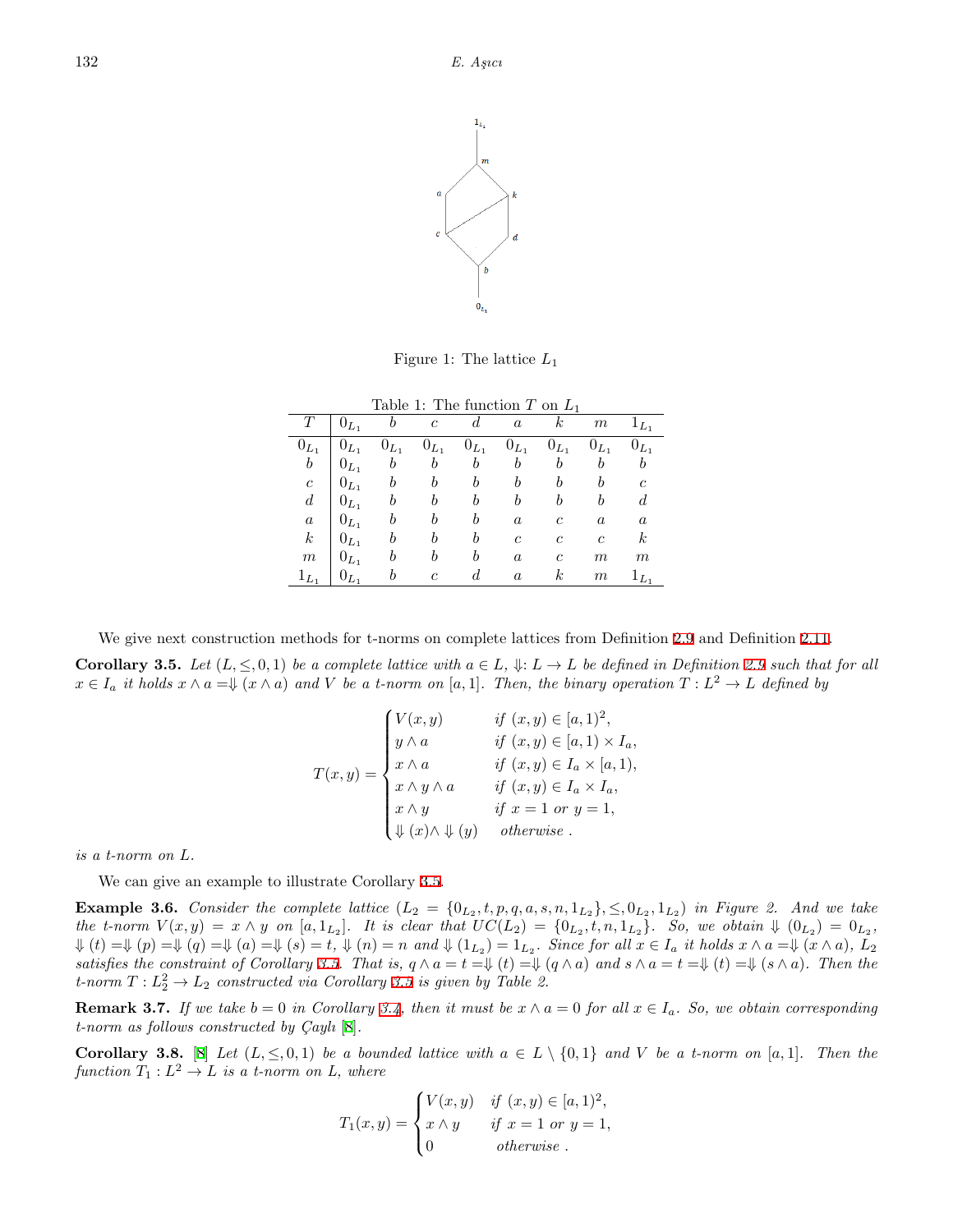

Figure 2: The lattice *L*<sup>2</sup>

| Table 2: The t-norm $T$ on $L_2$ |           |           |           |           |                  |           |                  |                  |  |  |  |
|----------------------------------|-----------|-----------|-----------|-----------|------------------|-----------|------------------|------------------|--|--|--|
|                                  | $0_{L_2}$ | t         |           | q         | $\boldsymbol{a}$ | S         | $\, n$           | $1_{L_2}$        |  |  |  |
| $0_{L_2}$                        | $0_{L_2}$ | $0_{L_2}$ | $0_{L_2}$ | $0_{L_2}$ | $0_{L_2}$        | $0_{L_2}$ | $0_{L_2}$        | $0_{L_2}$        |  |  |  |
| $\,t$                            | $0_{L_2}$ | $\,t\,$   | t         | $\,t$     | t                |           |                  | t                |  |  |  |
| $\boldsymbol{p}$                 | $0_{L_2}$ | t         | t         | t         |                  |           |                  | $\boldsymbol{p}$ |  |  |  |
| q                                | $0_{L_2}$ | t         | t.        |           | t                |           | t                | q                |  |  |  |
| $\boldsymbol{a}$                 | $0_{L_2}$ | t         | t         | t         | $\boldsymbol{a}$ |           | $\boldsymbol{a}$ | $\boldsymbol{a}$ |  |  |  |
| $\boldsymbol{s}$                 | $0_{L_2}$ | t         |           |           | t                |           | t                | S                |  |  |  |
| $\, n$                           | $0_{L_2}$ | t         |           |           | $\boldsymbol{a}$ |           | $\boldsymbol{n}$ | $\it{n}$         |  |  |  |
| $1_{L_2}$                        | $0_{L_2}$ | t.        |           |           | $\boldsymbol{a}$ | S         | $\it n$          | $1_{L_2}$        |  |  |  |

**Remark 3.9.** *If we take*  $b = 1$  *in Corollary* [3.4,](#page-6-0) *then we obtain corresponding t-norm as follows constructed by Ertuğrul, Kara¸cal and Mesiar* [\[15](#page-15-0)]*.*

<span id="page-8-0"></span>**Corollary 3.10.** [[15\]](#page-15-0) *Let*  $(L, \leq, 0, 1)$  *be a bounded lattice and V be a t-norm on* [a, 1]*. Then the function*  $T_2: L^2 \to L$ *is a t-norm on L, where*

$$
T_2(x,y) = \begin{cases} V(x,y) & \text{if } (x,y) \in [a,1)^2, \\ x \wedge y & \text{if } x = 1 \text{ or } y = 1, \\ x \wedge y \wedge a & \text{otherwise.} \end{cases}
$$

**Remark 3.11.** *It should be noted that the t-norms T*<sup>1</sup> *and T*<sup>2</sup> *in Corollary [3.8](#page-7-0) and Corollary [3.10](#page-8-0), respectively are different from the t-norm*  $T$  *in Theorem [3.1](#page-2-0). To show that this claim, we shall consider the bounded lattice*  $(L_2 =$  $\{0_{L_2}, t, p, q, a, s, n, 1_{L_2}\}, \leq 0_{L_2}, 1_{L_2}\}\;$  described in Figure 2., we take the t-norm  $V(x, y) = x \wedge y$  on  $[a, 1_{L_2}]$  and the interior operator int :  $L_2 \to L_2$  defined by  $int(0_{L_2}) = 0_{L_2}$ ,  $int(t) = int(p) = int(q) = int(a) = int(s) = t$ ,  $int(n) = n$ and  $int(1_{L_2}) = 1_{L_2}$ . According to the Table 2, Table 3 and Table 4, it is clear that the t-norms *T*, *T*<sub>1</sub> and *T*<sub>2</sub> different *from each other.*

| Table 3: The t-norm $T_1$ on $L_2$ |  |
|------------------------------------|--|
|------------------------------------|--|

|  |  | $T_1 \quad   \quad 0_{L_2} \quad t \qquad p \qquad q \qquad a \qquad s \qquad n \qquad 1_{L_2}$           |  |           |                          |
|--|--|-----------------------------------------------------------------------------------------------------------|--|-----------|--------------------------|
|  |  | $0_{L_2}$   $0_{L_2}$ $0_{L_2}$ $0_{L_2}$ $0_{L_2}$ $0_{L_2}$ $0_{L_2}$ $0_{L_2}$ $0_{L_2}$ $0_{L_2}$     |  |           |                          |
|  |  | $t \begin{bmatrix} 0_{L_2} & 0_{L_2} & 0_{L_2} & 0_{L_2} & 0_{L_2} & 0_{L_2} & 0_{L_2} & 0 \end{bmatrix}$ |  |           |                          |
|  |  | $p \begin{pmatrix} 0_{L_2} & 0_{L_2} & 0_{L_2} & 0_{L_2} & 0_{L_2} & 0_{L_2} & 0_{L_2} & p \end{pmatrix}$ |  |           |                          |
|  |  | $q \begin{pmatrix} 0_{L_2} & 0_{L_2} & 0_{L_2} & 0_{L_2} & 0_{L_2} & 0_{L_2} & 0_{L_2} & 0 \end{pmatrix}$ |  |           |                          |
|  |  | $a \begin{bmatrix} 0_{L_2} & 0_{L_2} & 0_{L_2} & 0_{L_2} & a & 0_{L_2} & a & a \end{bmatrix}$             |  |           |                          |
|  |  | $s \begin{bmatrix} 0_{L_2} & 0_{L_2} & 0_{L_2} & 0_{L_2} & 0_{L_2} & 0_{L_2} \end{bmatrix}$               |  | $0_{L_2}$ | $\overline{\mathcal{S}}$ |
|  |  | $n \begin{array}{cccccc} n & 0_{L_2} & 0_{L_2} & 0_{L_2} & 0_{L_2} & a & 0_{L_2} & n \end{array}$         |  |           | $\it{n}$                 |
|  |  | $1_{L_2}$   $0_{L_2}$ t p q a s n                                                                         |  |           | $1_{L_2}$                |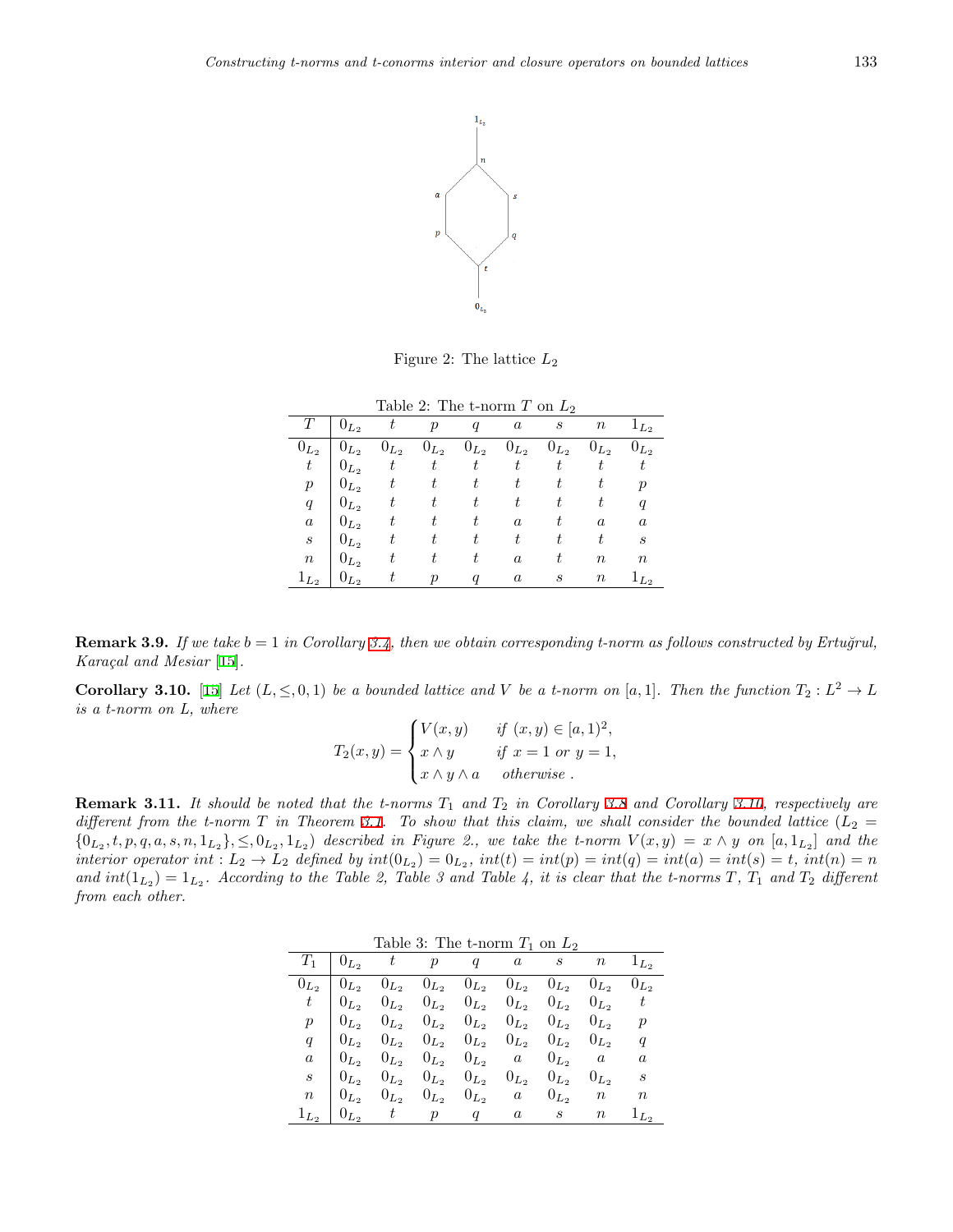Table 4: The t-norm  $T_2$  on  $L_2$ 

| $\scriptstyle T_2$ | $0_{L_2}$ |           | $\mathcal{p}$       | q                | $\boldsymbol{a}$ | $\boldsymbol{s}$ | $\it n$          | $1_{L_2}$        |
|--------------------|-----------|-----------|---------------------|------------------|------------------|------------------|------------------|------------------|
| $0_{L_2}$          | $0_{L_2}$ | $0_{L_2}$ | $0_{L_2}$           | $0_{L_2}$        | $0_{L_2}$        | $0_{L_2}$        | $0_{L_2}$        | $0_{L_2}$        |
| $\,t$              | $0_{L_2}$ | t         | t                   | $\scriptstyle t$ | t                |                  |                  | t                |
| $\boldsymbol{p}$   | $0_{L_2}$ | t         | $\boldsymbol{\eta}$ | t                | $\boldsymbol{p}$ |                  | $\boldsymbol{p}$ | $\boldsymbol{p}$ |
| q                  | $0_{L_2}$ | t         | t                   | t                | t                | t,               | t                | $\boldsymbol{q}$ |
| $\it a$            | $0_{L_2}$ | t         | $\boldsymbol{p}$    | t                | $\alpha$         | t                | $\boldsymbol{a}$ | $\boldsymbol{a}$ |
| $\boldsymbol{s}$   | $0_{L_2}$ | t         |                     |                  | t                |                  | t                | S                |
| $\, n$             | $0_{L_2}$ | t         | ŋ                   | t                | $\boldsymbol{a}$ | t                | $\it n$          | $\it n$          |
| $1_{L_2}$          | $U_{L_2}$ | t         | $\boldsymbol{\eta}$ |                  | $\boldsymbol{a}$ | S                | $\it n$          | $1_{L_2}$        |

## **4 New construction method for t-conorms on bounded lattices by using closure operators**

In this section, we propose new construction method for t-conorms on bounded lattices with the given t-conorms by using closure operators. The main aim of this section is to present a rather effective method to construct t-conorms by using closure operators on a bounded lattice. Using this method, in Corollary [4.8](#page-10-0) and Corollary [4.10,](#page-11-0) we obtain the methods proposed by Ertuğrul, Karaçal, Mesiar [[15](#page-15-0)] and Çaylı [\[8](#page-14-0)], respectively.

<span id="page-9-0"></span>**Theorem 4.1.** Let  $(L, \leq, 0, 1)$  be a bounded lattice with  $a \in L$  such that for all  $x \in I_a$  it holds  $x \vee a = cl(x \vee a)$  and  $cl: L \to L$  be a closure operator. Given a t-conorm W on  $[0,a]$ , then the function  $S: L^2 \to L$  defined as follows is a *t-conorm on L where*  $24 \times 22$ 

$$
S(x,y) = \begin{cases} W(x,y) & \text{if } (x,y) \in (0,a]^2 \\ y \vee a & \text{if } (x,y) \in (0,a] \times I_a, \\ x \vee a & \text{if } (x,y) \in I_a \times (0,a], \\ x \vee y \vee a & \text{if } (x,y) \in I_a \times I_a, \\ x \vee y & \text{if } x = 0 \text{ or } y = 0, \\ cl(x) \vee cl(y) & \text{otherwise} \end{cases}
$$

**Remark 4.2.** Let  $(L, \leq, 0, 1)$  be a bounded lattice with  $a \in L$ . In Theorem [4.1](#page-9-0), observe that the condition for all  $x \in I_a$ *it holds*  $x \vee a = cl(x \vee a)$  *can not be omitted, in general. The following example illustrates this fact that the function*  $S: L^2 \to L$  *defined by Theorem [4.1](#page-9-0) is not a t-conorm.* 

**Example 4.3.** Consider the lattice  $(L_3 = \{0_{L_3}, t, a, n, p, s, q, 1_{L_3}\}, \leq, 0_{L_3}, 1_{L_3})$  in Figure 3. And we take the t-conorm  $W(x,y) = x \vee y$  on  $[0_{L_3},a]$ . The closure operator  $cl: L_3 \to L_3$  defined by  $cl(0_{L_3}) = 0_{L_3}$ ,  $cl(t) = t$ ,  $cl(n) = cl(a)$  $cl(s) = cl(p) = cl(q) = q$ , and  $cl(1_{L_3}) = 1_{L_3}$ . For all  $x \in I_a$  it does not hold  $x \vee a = cl(x \vee a)$ . Because,  $n \vee a = p \neq$  $q = cl(p) = cl(n \vee a)$ . Then, the function *S* on  $L_3$  defined by Table 5 is not a t-conorm. Indeed, it does not satisfy the *associativity. Because*  $S(n, S(t,t)) = S(n,t) = p \neq q = S(p,t) = S(S(n,t), t)$ .



<span id="page-9-1"></span>Figure 3: The lattice *L*<sup>3</sup>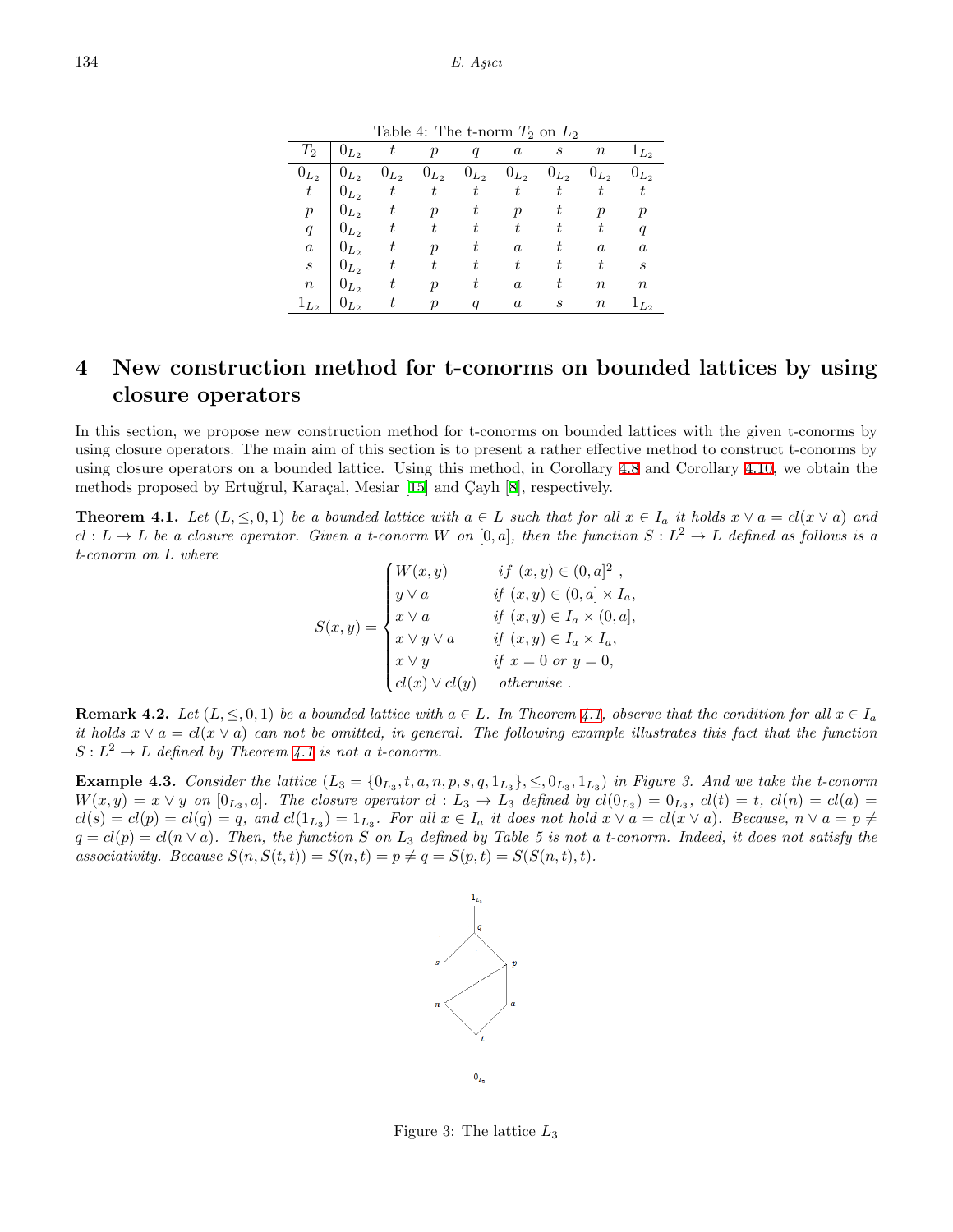|                  |                  |                  |                  |                  |                  |                  | $\cdot$          |           |
|------------------|------------------|------------------|------------------|------------------|------------------|------------------|------------------|-----------|
| S                | $0_{L_3}$        | t                | $\boldsymbol{a}$ | $\it n$          | р                | S                | q                | $1_{L_3}$ |
| $0_{L_3}$        | $0_{L_3}$        | t                | $\boldsymbol{a}$ | $\it n$          | $\boldsymbol{p}$ | $\boldsymbol{s}$ | $\boldsymbol{q}$ | $1_{L_3}$ |
| $\boldsymbol{t}$ | t                | t                | $\boldsymbol{a}$ | р                | $\boldsymbol{q}$ | q                | q                | $1_{L_3}$ |
| $\boldsymbol{a}$ | $\boldsymbol{a}$ | $\boldsymbol{a}$ | $\it a$          | р                | $\boldsymbol{q}$ | q                | q                | $1_{L_3}$ |
| $\it n$          | $\it n$          | р                | р                | р                | q                | $\overline{q}$   | q                | $1_{L_3}$ |
| $\boldsymbol{p}$ | $\boldsymbol{p}$ | q                | q                | q                | $\boldsymbol{q}$ | q                | $\boldsymbol{q}$ | $1_{L_3}$ |
| $\boldsymbol{s}$ | S                | q                | q                | q                | $\boldsymbol{q}$ | q                | $\boldsymbol{q}$ | $1_{L_3}$ |
| $\boldsymbol{q}$ | a                | a                | q                | $\boldsymbol{q}$ | q                | q                | q                | $1_{L_3}$ |
| $1_{L_3}$        | $1_{L_3}$        | $1_{L_3}$        | $1_{L_3}$        | $1_{L_3}$        | $1_{L_3}$        | $1_{L_3}$        | $1_{L_3}$        | $1_{L_3}$ |

Table 5: The t-function *S* on *L*<sup>3</sup>

**Corollary 4.4.** Let  $(L, \leq 0, 1)$  be a bounded lattice with  $a, b \in L$  such that for all  $x \in I_a$  it holds  $x \vee a = x \vee a \vee b$  and *W* be a t-conorm on  $[0, a]$ . Then, the function  $S: L^2 \to L$  defined by

$$
S(x,y) = \begin{cases} W(x,y) & \text{if } (x,y) \in (0,a]^2, \\ y \vee a & \text{if } (x,y) \in (0,a] \times I_a, \\ x \vee a & \text{if } (x,y) \in I_a \times (0,a], \\ x \vee y \vee a & \text{if } (x,y) \in I_a \times I_a, \\ x \vee y & \text{if } x = 0 \text{ or } y = 0, \\ x \vee y \vee b & \text{otherwise.} \end{cases}
$$

*is a t-conorm on L.*

We give next construction methods for t-conorms on complete lattices from Definition [2.5](#page-2-3) and Definition [2.8.](#page-2-4)

<span id="page-10-1"></span>**Corollary 4.5.** Let  $(L, \leq, 0, 1)$  be a complete lattice with  $a \in L$ ,  $\Uparrow: L \to L$  be defined in Definition [2.5](#page-2-3) such that for all  $x \in I_a$  it holds  $x \vee a = \Uparrow (x \vee a)$  and W be a t-conorm on  $[0, a]$ . Then, the binary operation  $S: L^2 \to L$  defined by

$$
S(x,y) = \begin{cases} W(x,y) & \text{if } (x,y) \in (0,a]^2, \\ y \vee a & \text{if } (x,y) \in (0,a] \times I_a, \\ x \vee a & \text{if } (x,y) \in I_a \times (0,a], \\ x \vee y \vee a & \text{if } (x,y) \in I_a \times I_a, \\ x \vee y & \text{if } x = 0 \text{ or } y = 0, \\ \Uparrow (x) \vee \Uparrow (y) & \text{otherwise.} \end{cases}
$$

*is a t-conorm on L.*

We can give an example to illustrate Corollary [4.5](#page-10-1).

**Example 4.6.** Consider the complete lattice  $(L_4 = \{0_{L_4}, m, r, a, k, c, d, 1_{L_4}\}, \leq 0_{L_4}, 1_{L_4})$  in Figure 4. And we take the t-conorm  $W(x,y) = x \vee y$  on  $[0_{L_4},a]$ . It is clear that  $UC(L_4) = \{0_{L_4}, m, d, 1_{L_4}\}$ . So, we obtain  $\Uparrow (0_{L_4}) = 0_{L_4}$ ,  $\Uparrow(m) = m$ ,  $\Uparrow(r) = \Uparrow(a) = \Uparrow(k) = \Uparrow(c) = \Uparrow(d) = d$ , and  $\Uparrow(1_{L_4}) = 1_{L_4}$ . Since for all  $x \in I_a$  it holds  $x \vee a = \Uparrow(x \vee a)$ ,  $L_4$  satisfies the constraint of Corollary [4.5](#page-10-1). That is,  $k \vee a = d = \Uparrow (d) = \Uparrow (k \vee a)$  and  $r \vee a = d = \Uparrow (d) = \Uparrow (r \vee a)$ . *Then the t-conorm*  $S: L_4^2 \to L_4$  *constructed via Corollary* [4.5](#page-10-1) *is given by Table 6.* 

**Remark 4.7.** If we take  $b = 0$  in Corollary [4.4,](#page-9-1) then we obtain corresponding t-conorm as follows constructed by *Ertu˘grul, Kara¸cal and Mesiar* [\[15](#page-15-0)]*.*

<span id="page-10-0"></span>**Corollary 4.8.** [\[15](#page-15-0)] *Let*  $(L, \leq, 0, 1)$  *be a bounded lattice and W be a t-conorm on* [0*, a*]*. Then the function*  $S_1 : L^2 \to L$ *is a t-conorm on L, where*

$$
S_1(x,y) = \begin{cases} W(x,y) & \text{if } (x,y) \in (0,a]^2, \\ x \vee y & \text{if } x = 0 \text{ or } y = 0, \\ x \vee y \vee a & \text{otherwise.} \end{cases}
$$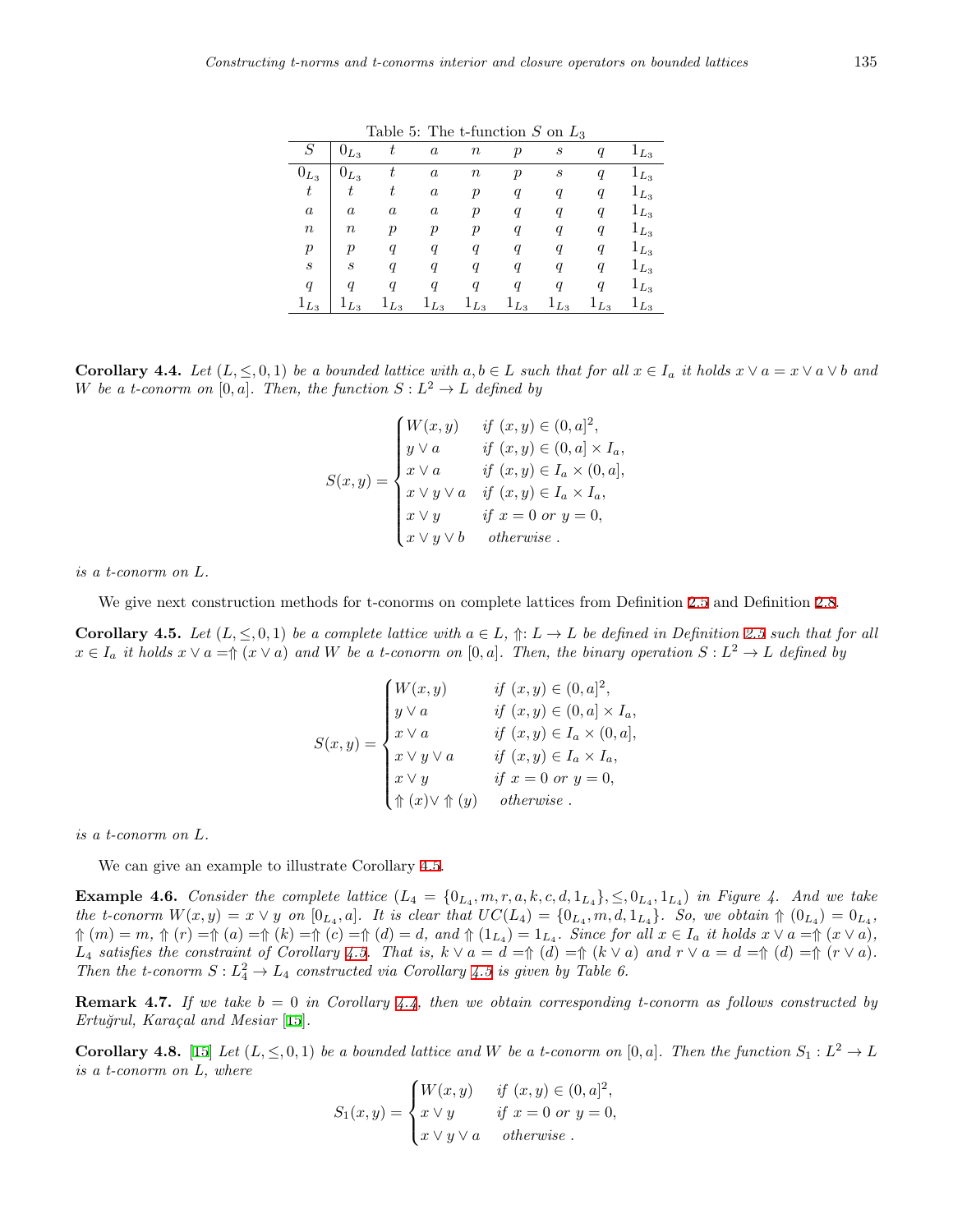

Figure 4: The lattice *L*<sup>4</sup>

|                  |                  | Table 6: The t-conorm S on $L_4$ |           |                  |                  |                  |                  |           |
|------------------|------------------|----------------------------------|-----------|------------------|------------------|------------------|------------------|-----------|
| S                | $0_{L_4}$        | $\boldsymbol{m}$                 | $\,r$     | $\boldsymbol{a}$ | k                | $\mathfrak{c}$   | d                | $1_{L_4}$ |
| $0_{L_4}$        | $0_{L_4}$        | $\,m$                            | r         | $\alpha$         | $\boldsymbol{k}$ | $\mathfrak{c}$   | d                | $1_{L_4}$ |
| $\boldsymbol{m}$ | $\boldsymbol{m}$ | m                                | d         | $\boldsymbol{a}$ | d                | d                | $\boldsymbol{d}$ | $1_{L_4}$ |
| $\boldsymbol{r}$ | $\boldsymbol{r}$ | d                                | d         | d                | d                | $\boldsymbol{d}$ | $\boldsymbol{d}$ | $1_{L_4}$ |
| $\boldsymbol{a}$ | $\boldsymbol{a}$ | $\boldsymbol{a}$                 | d         | $\boldsymbol{a}$ | d                | $\boldsymbol{d}$ | $\boldsymbol{d}$ | $1_{L_4}$ |
| $\boldsymbol{k}$ | k                | d                                | d         | d                | d                | d                | $\boldsymbol{d}$ | $1_{L_4}$ |
| $\mathfrak{c}$   | $\overline{c}$   | d                                | d         | d                | d                | d                | d                | $1_{L_4}$ |
| $\boldsymbol{d}$ | d.               | d                                | d         | d                | d                | d                | $\boldsymbol{d}$ | $1_{L_4}$ |
| $1_{L_{4}}$      | $1_{L_4}$        | $1_{L_4}$                        | $1_{L_4}$ | $1_{L_4}$        | $1_{L_4}$        | $1_{L_4}$        | $1_{L_4}$        | $1_{L_4}$ |

**Remark 4.9.** *If we take*  $b = 1$  *in Corollary* [4.4](#page-9-1), then it must be  $x \vee a = 1$  for all  $x \in I_a$ . So, we obtain corresponding *t*-conorm as follows constructed by  $Cayl<sub>1</sub> [8]$  $Cayl<sub>1</sub> [8]$ .

<span id="page-11-0"></span>**Corollary 4.10.** [[8\]](#page-14-0) Let  $(L, \leq, 0, 1)$  be a bounded lattice and  $a \in L \setminus \{0, 1\}$ . If W be a t-conorm on  $[0, a]$ , then the *function*  $S_2: L^2 \to L$  *is a t-conorm on L, where* 

$$
S_2(x,y) = \begin{cases} W(x,y) & \text{if } (x,y) \in (0,a]^2, \\ x \vee y & \text{if } x = 0 \text{ or } y = 0, \\ 1 & \text{otherwise.} \end{cases}
$$

**Remark 4.11.** *It should be noted that the t-conorms S*<sup>1</sup> *and S*<sup>2</sup> *in Corollary [4.8](#page-10-0) and Corollary [4.10](#page-11-0), respectively* are different from the t-conorm *S* in Theorem [4.1](#page-9-0). To show that this claim, we consider the bounded lattice  $(L_4 =$  $\{0_{L_4},m,r,a,k,c,d,1_{L_4}\},\leq,0_{L_4},1_{L_4}\}$  in Figure 4., we take the t-conorm  $W(x,y)=x\vee y$  on  $[0_{L_4},a]$  and the closure operator  $cl: L_4 \to L_4$  defined by  $cl(0_{L_4}) = 0_{L_4}$ ,  $cl(m) = m$ ,  $cl(r) = cl(a) = cl(k) = cl(c) = cl(d) = d$  and  $cl(1_{L_4}) = 1_{L_4}$ . *According to the Table 6, Table 7 and Table 8, it is clear that t-conorms S, S*<sup>1</sup> *and S*<sup>2</sup> *different from each other.*

|                  |                  | rable t. The e-conorm $\omega_2$ on $\mu_4$ |                  |                  |                  |                  |           |           |
|------------------|------------------|---------------------------------------------|------------------|------------------|------------------|------------------|-----------|-----------|
| $S_1$            | $0_{L_4}$        | $\boldsymbol{m}$                            | r                | $\boldsymbol{a}$ | $\boldsymbol{k}$ | $\boldsymbol{c}$ | d         | $1_{L_4}$ |
| $0_{L_4}$        | $0_{L_4}$        | $_{m}$                                      | $\boldsymbol{r}$ | $\alpha$         | $\boldsymbol{k}$ | $\mathfrak{c}$   | d         | $1_{L_4}$ |
| $\,m$            | $\boldsymbol{m}$ | $\,m$                                       | d                | $\boldsymbol{a}$ | $\boldsymbol{d}$ | с                | d         | $1_{L_4}$ |
| $\boldsymbol{r}$ | $\boldsymbol{r}$ | d                                           | d                | $\boldsymbol{d}$ | $\boldsymbol{d}$ | $\boldsymbol{d}$ | d         | $1_{L_4}$ |
| $\boldsymbol{a}$ | $\boldsymbol{a}$ | $\boldsymbol{a}$                            | d                | $\boldsymbol{a}$ | $\boldsymbol{d}$ | $\boldsymbol{c}$ | d         | $1_{L_4}$ |
| $\boldsymbol{k}$ | $\boldsymbol{k}$ | $\boldsymbol{d}$                            | d                | $\boldsymbol{d}$ | d                | $\boldsymbol{d}$ | d         | $1_{L_4}$ |
| $\mathfrak{c}$   | $\overline{c}$   | $\overline{c}$                              | d                | $\mathfrak{c}$   | $\boldsymbol{d}$ | $\boldsymbol{c}$ | d         | $1_{L_4}$ |
| d                | $\boldsymbol{d}$ | d                                           | d                | d                | $\boldsymbol{d}$ | $\boldsymbol{d}$ | d         | $1_{L_4}$ |
| $1_{L_4}$        | $1_{L_4}$        | $1_{L_4}$                                   | $1_{L_4}$        | $1_{L_4}$        | $1_{L_4}$        | $1_{L_4}$        | $1_{L_4}$ | $1_{L_4}$ |

Table  $7$ <sup>c</sup> The t-conorm  $S_2$  on  $L_4$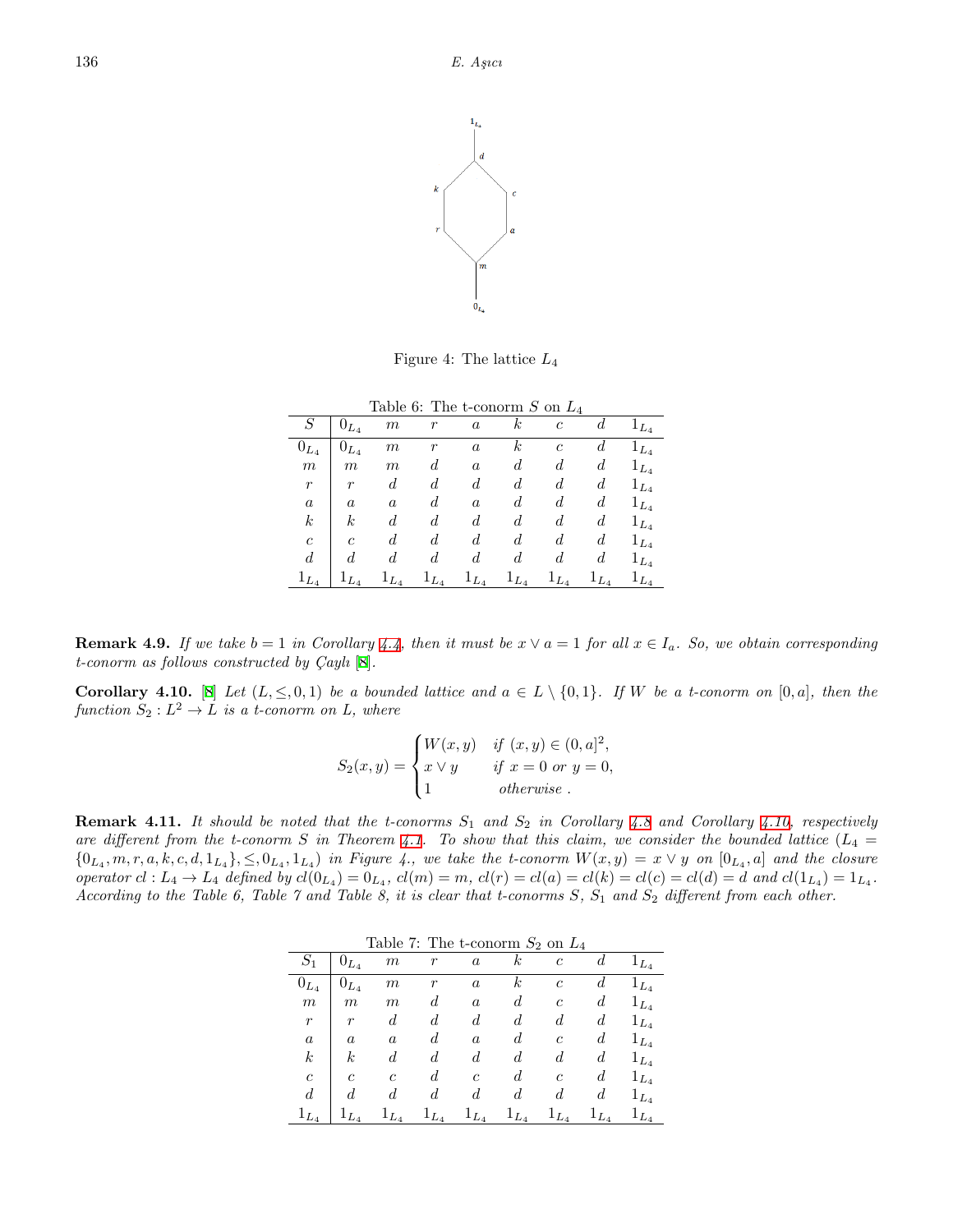|                  | $S_2 \,\mid\, 0_{L_4}$ | m         | r           |                                                   | $\overline{a}$ $k$ $c$ $d$ $1_{L_4}$ |           |                     |           |
|------------------|------------------------|-----------|-------------|---------------------------------------------------|--------------------------------------|-----------|---------------------|-----------|
| $0_{L_4}$        | $0_{L_4}$              | m         | $r$ and $r$ | $\boldsymbol{a}$                                  | $\boldsymbol{k}$                     |           | $c \t d$            | $1_{L_4}$ |
| $\,m$            | $\mid m$               | m         | $1_{L_4}$   | a                                                 | $1_{L_4}$                            | $1_{L_4}$ | $1_{L_4}$           | $1_{L_4}$ |
| $\boldsymbol{r}$ | $\mathcal{r}$          | $1_{L_4}$ | $1_{L_4}$   | $1_{L_4}$                                         | $1_{L_4}$                            |           | $1_{L_4}$ $1_{L_4}$ | $1_{L_4}$ |
| $\overline{a}$   | $\alpha$               | a         | $1_{L_4}$   | $a=1_{L_4}$                                       |                                      |           | $1_{L_4}$ $1_{L_4}$ | $1_{L_4}$ |
| $\boldsymbol{k}$ | $\boldsymbol{k}$       | $1_{L_4}$ | $1_{L_4}$   |                                                   | $1_{L_4}$ $1_{L_4}$                  |           | $1_{L_4}$ $1_{L_4}$ | $1_{L_4}$ |
| $\boldsymbol{c}$ | $\boldsymbol{c}$       | $1_{L_4}$ | $1_{L_4}$   |                                                   | $1_{L_4}$ $1_{L_4}$                  |           | $1_{L_4}$ $1_{L_4}$ | $1_{L_4}$ |
| d                | d                      | $1_{L_4}$ | $1_{L_4}$   | $1_{L_4}$                                         | $1_{L_4}$                            | $1_{L_4}$ | $1_{L_4}$           | $1_{L_4}$ |
| $1_{L_4}$        | $1_{L_4}$              | $1_{L_4}$ |             | $1_{L_4}$ $1_{L_4}$ $1_{L_4}$ $1_{L_4}$ $1_{L_4}$ |                                      |           |                     | $1_{L_4}$ |

Table 8: The t-conorm *S*<sup>1</sup> on *L*<sup>4</sup>

## **5 Modified ordinal sum constructions of t-norms and t-conorms on bounded lattices**

From [[8\]](#page-14-0) and [[15\]](#page-15-0), we know that new t-norms and t-conorms on bounded lattices can be obtained using recursion in Theorem [5.1,](#page-12-0) Theorem [5.2](#page-12-1) and Theorem [5.5](#page-13-0), Theorem [5.6](#page-13-1), respectively. In this section, based on the approaches of constructing t-norms and t-conorms by using interior and closure operators, respectively, proposed in Section 3 and Section 4, we show that it can not be obtained ordinal sum constructions of t-norms and t-conorms on bounded lattice *L* using recursion.

<span id="page-12-0"></span>**Theorem 5.1.** [[8\]](#page-14-0) Let  $(L, \leq, 0, 1)$  be a bounded lattice and  $\{a_0, a_1, a_2, \dots, a_n\}$  be a finite chain in L such that  $1 = a_0$  $a_1 > a_2 > ... > a_n = 0$ . Let  $V : [a_1, 1]^2 \to [a_1, 1]$  be a t-norm. Then, the function  $T_n : L^2 \to L$  defined recursively as follows is a t-norm, where  $V = T_1$  and for  $i \in \{2, \dots, n\}$ , the function  $T_i : [a_i, 1]^2 \to [a_i, 1]$  is given by

$$
T_i(x, y) = \begin{cases} T_{i-1}(x, y) & \text{if } (x, y) \in [a_{i-1}, 1)^2, \\ x \wedge y & \text{if } x = 1 \text{ or } y = 1, \\ a_i & \text{otherwise.} \end{cases}
$$
 (5)

<span id="page-12-1"></span>**Theorem 5.2.** [\[15](#page-15-0)] Let  $(L, \leq, 0, 1)$  be a bounded lattice and  $\{a_0, a_1, a_2, \dots, a_n\}$  be a finite chain in L such that  $1 =$  $a_0 > a_1 > a_2 > ... > a_n = 0$ . Let  $V : [a_1, 1]^2 \to [a_1, 1]$  be a t-norm. Then, the function  $T_n : L^2 \to L$  defined recursively *as follows is a t-norm, where*  $V = T_1$  *and for*  $i \in \{2, \dots, n\}$ ,

$$
T_i(x, y) = \begin{cases} T_{i-1}(x, y) & \text{if } (x, y) \in [a_{i-1}, 1)^2, \\ x \wedge y & \text{if } x = 1 \text{ or } y = 1, \\ x \wedge y \wedge a_{i-1} & \text{otherwise.} \end{cases}
$$
(6)

**Remark 5.3.** Let  $(L, \leq, 0, 1)$  be a bounded lattice and  $\{a_0, a_1, a_2, \dots, a_n\}$  be a finite chain in L such that  $1 = a_0 > a_1 > a_2$  $a_2 > ... > a_n = 0$ . Let  $x \wedge a_i = int(x \wedge a_i)$  for all  $x \in I_{a_i}$ , let  $V : [a_1,1]^2 \rightarrow [a_1,1]$  be a t-norm and int  $:L \rightarrow L$  be an *interior operator. It should be noted that our construction method in Theorem [3.1](#page-2-0) can not be obtained using recursion. Because, we can not obtain the binary operation*  $T_i : [a_i, 1]^2 \to [a_i, 1]$  *as follows, where*  $T_1 = V$  *and for*  $i \in \{2, \dots, n\}$ *,* 

$$
T_i(x,y) = \begin{cases} T_{i-1}(x,y) & \text{if } (x,y) \in [a_{i-1},1)^2, \\ y \wedge a_{i-1} & \text{if } (x,y) \in [a_{i-1},1) \times I_{a_{i-1}}, \\ x \wedge a_{i-1} & \text{if } (x,y) \in I_{a_{i-1}} \times [a_{i-1},1), \\ x \wedge y \wedge a_{i-1} & \text{if } (x,y) \in I_{a_{i-1}} \times I_{a_{i-1}}, \\ x \wedge y & \text{if } x = 1 \text{ or } y = 1, \\ \text{int}(x) \wedge \text{int}(y) & \text{otherwise.} \end{cases} \tag{7}
$$

To illustrate this claim we shall give the following example:

**Example 5.4.** Consider the lattice  $(L_5 = \{0_5, a_4, b, c, a_3, a_2, a_1, 1_{L_5}\}, \leq, 0_{L_5}, 1_{L_5})$  described in Figure 5 with the finite chain  $0_{L_5} < a_4 < a_3 < a_2 < a_1 < 1_{L_5}$  in  $L_5$ . Then, the interior operator int:  $L_5 \rightarrow L_5$  defined by  $int(0_{L_5}) = 0_{L_5}$ ,  $int(a_4) = int(a_3) = int(a_2) = int(a_1) = int(c) = int(b) = a_4$ ,  $int(1_{L_5}) = 1_{L_5}$ . It is clear that  $x \wedge a_i = int(x \wedge a_i)$  for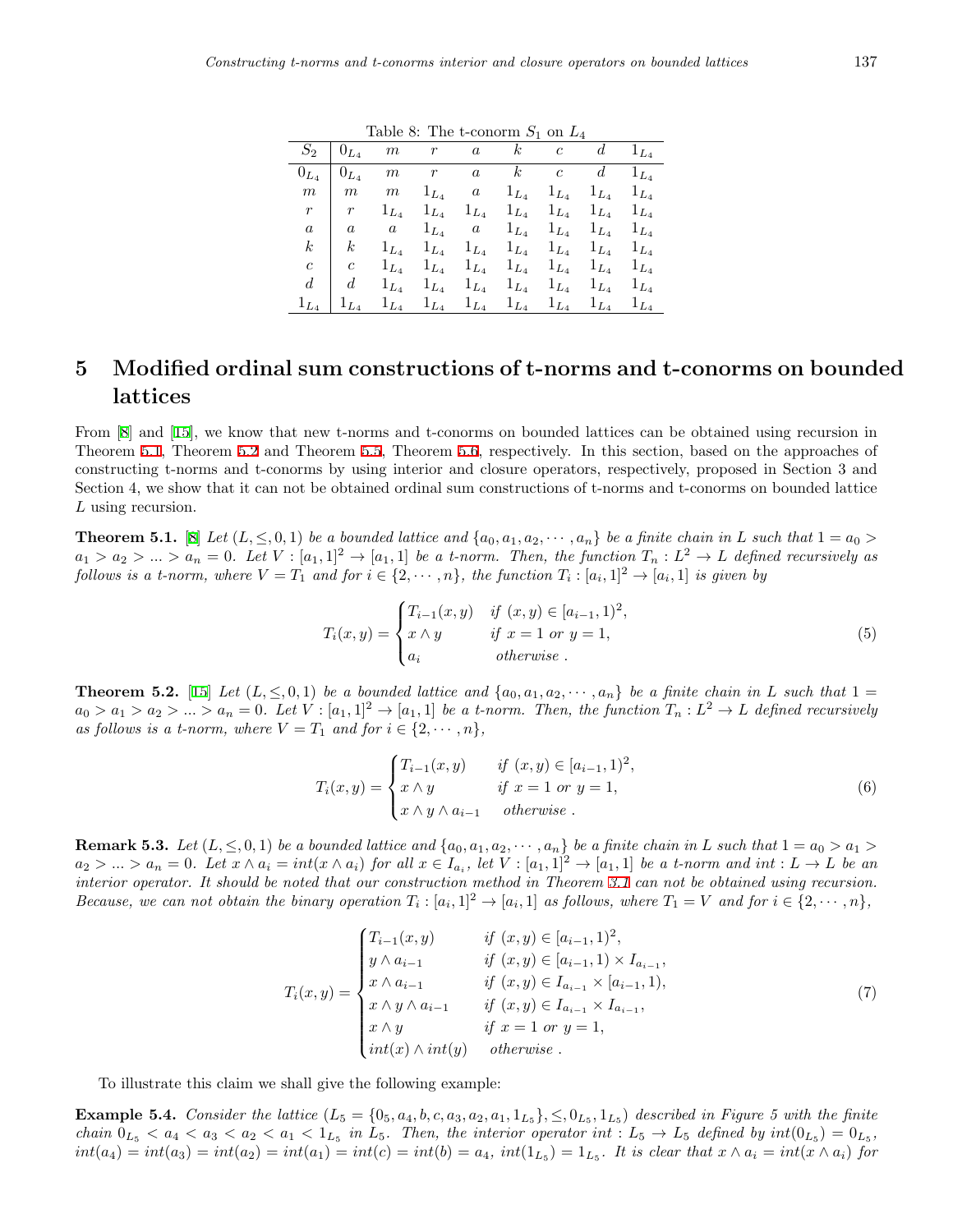

Figure 5: The lattice *L*<sup>5</sup>

all  $x \in I_{a_i}$ . Define the t-norm  $V : [a_1, 1_{L_5}]^2 \to [a_1, 1_{L_5}]$  by  $V = T_{\wedge}$ . Since  $int(a_1) \wedge int(a_2) = a_4 \notin [a_2, 1_{L_5}]$ , we can not obtain the binary operation  $T_2$  on  $[a_2, 1_{L_5}]$ . Since  $int(a_3) \wedge int(a_1) = a_4 \notin [a_3, 1_{L_5}]$ , we can not obtain the binary *operation*  $T_3$  *on*  $[a_3, 1_{L_5}]$ *.* 

<span id="page-13-0"></span>**Theorem 5.5.** [[8\]](#page-14-0) Let  $(L, \leq 0, 1)$  be a bounded lattice and  $\{a_0, a_1, a_2, \dots, a_n\}$  be a finite chain in L such that  $0 = a_0 <$  $a_1 < a_2 < ... < a_n = 1$ . Let  $W : [0, a_1]^2 \to [0, a_1]$  be a t-conorm. Then, the function  $S_n : L^2 \to L$  defined recursively as follows is a t-conorm, where  $S_1 = W$  and for  $i \in \{2, \dots, n\}$ , the binary function  $S_i : [0, a_i]^2 \to [0, a_i]$  is given by

$$
S_i(x, y) = \begin{cases} S_{i-1}(x, y) & \text{if } (x, y) \in (0, a_{i-1}]^2, \\ x \vee y & \text{if } x = 0 \text{ or } y = 0, \\ a_i & \text{otherwise.} \end{cases}
$$
 (8)

<span id="page-13-1"></span>**Theorem 5.6.** [\[15](#page-15-0)] Let  $(L, \leq, 0, 1)$  be a bounded lattice and  $\{a_0, a_1, a_2, \dots, a_n\}$  be a finite chain in L such that  $0 =$  $a_0 < a_1 < a_2 < \ldots < a_n = 1$ . Let  $W : [0, a_1]^2 \to [0, a_1]$  be a t-conorm. Then, the function  $S_n : L^2 \to L$  defined *recursively as follows is a t-conorm, where*  $S_1 = W$  *and for*  $i \in \{2, \dots, n\}$ ,

$$
S_i(x, y) = \begin{cases} S_{i-1}(x, y) & \text{if } (x, y) \in (0, a_{i-1}]^2, \\ x \vee y & \text{if } x = 0 \text{ or } y = 0, \\ x \vee y \vee a_{i-1} & \text{otherwise.} \end{cases}
$$
(9)

**Remark 5.7.** Let  $(L, \leq, 0, 1)$  be a bounded lattice and  $\{a_0, a_1, a_2, \dots, a_n\}$  be a finite chain in L such that  $0 = a_0$  $a_1 < a_2 < ... < a_n = 1$ . Let  $x \vee a_i = cl(x \vee a_i)$  for all  $x \in I_{a_i}$ , let  $W : [0, a_1]^2 \to [0, a_1]$  be a t-conorm and  $cl : L \to L$  be *a closure operator. It should be noted that our construction method in Theorem [4.1](#page-9-0) can not be obtained using recursion. Because we can not obtain the binary operation*  $S_i : [0, a_i]^2 \to [0, a_i]$  *as follows, where*  $S_1 = W$  *and for*  $i \in \{2, \dots, n\}$ ,

$$
S_i(x,y) = \begin{cases} S_{i-1}(x,y) & \text{if } (x,y) \in (0, a_{i-1}]^2, \\ y \vee a_{i-1} & \text{if } (x,y) \in (0, a_{i-1}] \times I_{a_{i-1}}, \\ x \vee a_{i-1} & \text{if } (x,y) \in I_{a_{i-1}} \times (0, a_{i-1}], \\ x \vee y \vee a_{i-1} & \text{if } (x,y) \in I_{a_{i-1}} \times I_{a_{i-1}}, \\ x \vee y & \text{if } x = 0 \text{ or } y = 0, \\ cl(x) \vee cl(y) & \text{otherwise.} \end{cases} \tag{10}
$$

To illustrate this claim we shall give the following example

**Example 5.8.** Consider the lattice  $(L_6 = \{0_{L_6}, a_1, a_2, a_3, m, n, a_4, 1_{L_6}\}, \leq, 0_{L_6}, 1_{L_6})$  described in Figure 6 with the finite chain  $0_{L_6} < a_1 < a_2 < a_3 < a_4 < 1_{L_6}$  in  $L_6$ . Then, the closure operator  $cl: L_6 \to L_6$  defined by  $cl(0_{L_6}) = 0_{L_6}$ ,  $cl(m) = cl(n) = cl(a_1) = cl(a_2) = cl(a_3) = cl(a_4) = a_4,$   $cl(1_{L_6}) = 1_{L_6}$ . It is clear that  $x \vee a_i = cl(x \vee a_i)$  for all  $x \in I_{a_i}$ . Define the t-conorm  $W:[0_{L_6},a_1]^2\to[0_{L_6},a_1]$  by  $W=S_{\vee}$ . Since  $int(a_1)\vee int(a_2)=a_4\notin[0_{L_6},a_2]$ , we can not obtain the binary operation  $S_2$  on  $[0_{L_6}, a_2]$ . Since  $int(a_3) \vee int(a_1) = a_4 \notin [0_{L_6}, a_3]$ , we can not obtain the binary operation  $S_3$ *on*  $[0_{L_6}, a_3]$ .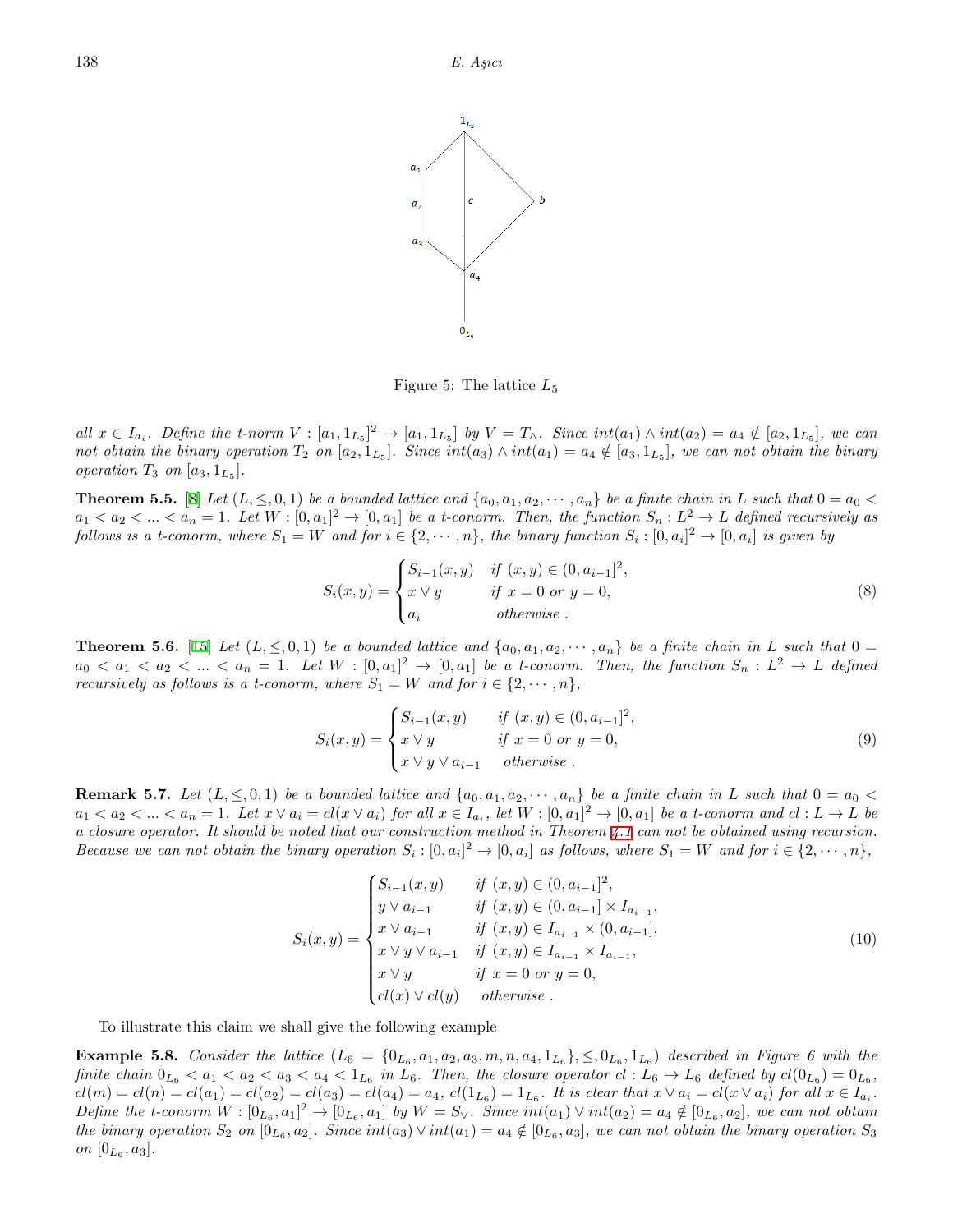

Figure 6: The lattice *L*<sup>6</sup>

#### **6 Concluding remarks**

In this paper, we have proposed the constructions of t-norms and t-conorms on bounded lattices with interior and closure operators, respectively. The main aim of this paper is to present a rather effective method to construct t-norms and t-conorms by using interior and closure operators on a bounded lattice, respectively. Also, using these methods, in Corollary [3.10](#page-8-0) and Corollary [4.8](#page-10-0), we obtain the methods proposed by Ertuğrul, Karaçal and Mesiar [[15](#page-15-0)]. Also, in Corollary [3.8](#page-7-0) and Corollary [4.10](#page-11-0), we obtain the methods proposed by Caylı [[8\]](#page-14-0). Finally, we have shown that the new construction methods can not be generalized by induction to a modified ordinal sum for t-norms and t-conorms on arbitrary bounded lattice, respectively.

#### **Acknowledgement**

We are grateful to the anonymous reviewers and editors for their valuable comments, which helped to improve the original version of our manuscript greatly.

#### **References**

- <span id="page-14-7"></span>[1] E. Aşıcı, *Equivalence classes of uninorms*, Filomat, **33**(2) (2019), 571-582.
- <span id="page-14-4"></span>[2] E. A¸sıcı, *Construction methods for triangular norms and triangular conorms on appropriate bounded lattices*, Iranian Journal of Fuzzy Systems, **18** (2021), 81-98.
- <span id="page-14-2"></span>[3] E. A¸sıcı, R. Mesiar, *New constructions of triangular norms and triangular conorms on an arbitrary bounded lattice*, International Journal of General Systems, **49** (2020), 143-160.
- <span id="page-14-3"></span>[4] E. A¸sıcı, R. Mesiar, *Alternative approaches to obtain t-norms and t-conorms on bounded lattices*, Iranian Journal of Fuzzy Systems, **17** (2020), 121-138.
- <span id="page-14-8"></span>[5] E. A¸sıcı, R. Mesiar, *On generating uninorms on some special classes of bounded lattices*, Fuzzy Sets and Systems, (2021), Doi:10.1016/j.fss.2021.06.010.
- <span id="page-14-6"></span>[6] G. Birkhoff, *Lattice theory*, American Mathematical Society Colloquium Publishers, Providence, RI, 1967.
- <span id="page-14-1"></span>[7] A. Clifford, *Naturally totally ordered commutative semigroups*, American Journal of Mathematics, **76** (1954), 631- 646.
- <span id="page-14-0"></span>[8] G. D. Çaylı, *On a new class of t-norms and t-conorms on bounded lattices*, Fuzzy Sets and Systems, **332** (2018), 129-143.
- <span id="page-14-5"></span>[9] G. D. Cayli, *Some methods to obtain t-norms and t-conorms on bounded lattices*, Kybernetika, **55** (2019), 273-294.